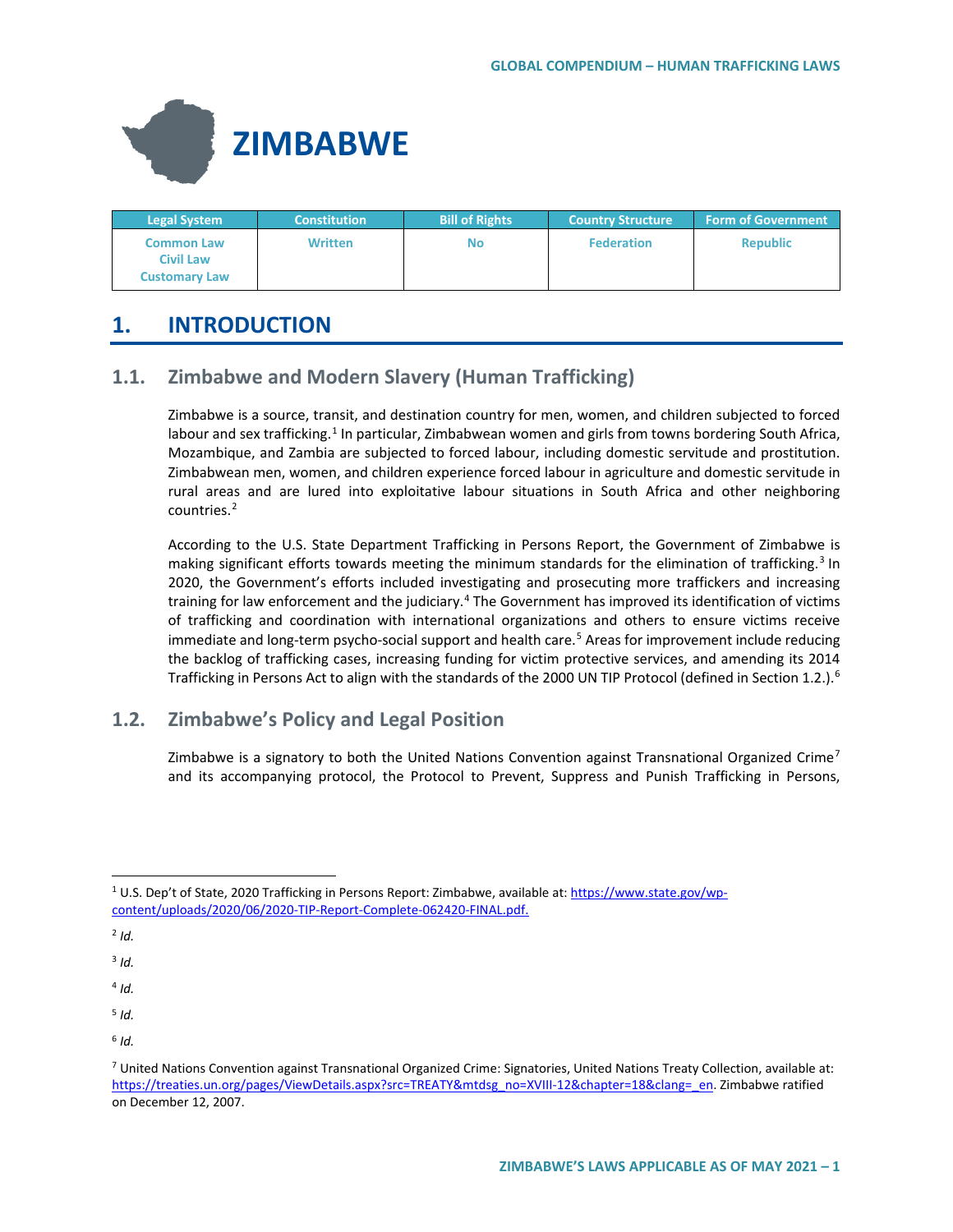Especially Women and Children (**TIP Protocol**).[8](#page-1-0) The Government of Zimbabwe then developed a Trafficking in Persons bill, which was subsequently enacted as the Trafficking in Persons Act (**TiP Act**). [9](#page-1-1) The TiP Act establishes the prohibition, prevention, and prosecution of the crime of trafficking in persons and the protection of victims of trafficking in persons.

The definition of "trafficking" in Zimbabwe is linked to the concept of "transportation" of an individual and as a result does not meet the requirements of the term in the relevant protocols. Specifically, the crime of trafficking in persons consists of transporting persons involuntarily into, outside, or within Zimbabwe, or voluntarily but for an unlawful purpose. The crime also extends to others who aid and abet those acts.<sup>[10](#page-1-2)</sup>

# **2. OVERVIEW OF ZIMBABWE'S LEGAL APPROACH TO COMBATING MODERN SLAVERY AND HUMAN TRAFFICKING**

## **2.1. Zimbabwe's Regional and International Law Obligations**

#### *2.1.1. Fundamental human rights*

Zimbabwe is a signatory to the Convention on the Rights of the Child and the accompanying Protocols on the Involvement of Children in Armed Conflict and on the Sale of Children, Child Prostitution and Child Pornography.<sup>[11](#page-1-3)</sup> In 2007, Zimbabwe ratified the United Nations Convention against Transnational Organized Crime. [12](#page-1-4) In 2019, Zimbabwe ratified the Protocol of 2014 to the Forced Labour Convention of the International Labour Organization. That Convention pledges to eradicate forced labour, modern slavery, and human trafficking.<sup>[13](#page-1-5)</sup> Zimbabwe also has ratified the International Labour Organization Convention 138, Minimum Age; International Labour Organization Convention 182, Worst Forms of Child Labour;<sup>[14](#page-1-6)</sup> and the Palermo Protocol on Trafficking in Persons.<sup>[15](#page-1-7)</sup> It has acceded to the Supplementary Convention on the Abolition of Slavery, the Slave Trade, and Institutions and Practices Similar to Slavery.<sup>[16](#page-1-8)</sup> Zimbabwe is a member of the African Union and has signed, for example, the African Charter on Human and People's Rights.[17](#page-1-9)

<span id="page-1-2"></span><sup>10</sup> *Id*., section 1.

<span id="page-1-0"></span> <sup>8</sup> Protocol to Prevent, Suppress and Punish Trafficking in Persons, Especially Women and Children: Signatories, United Nations Treaty Collection, available at[: https://treaties.un.org/pages/ViewDetails.aspx?src=TREATY&mtdsg\\_no=XVIII-12](https://treaties.un.org/pages/ViewDetails.aspx?src=TREATY&mtdsg_no=XVIII-12-a&chapter=18&clang=_en) a&chapter=18&clang= en. Zimbabwe acceded to the Protocol on December 13, 2013.

<span id="page-1-1"></span><sup>&</sup>lt;sup>9</sup> 2014 Trafficking in Persons Act, available at: [https://www.ilo.org/dyn/natlex/docs/ELECTRONIC/101342/122053/F810374046/ZWE101342.pdf.](https://www.ilo.org/dyn/natlex/docs/ELECTRONIC/101342/122053/F810374046/ZWE101342.pdf)

<span id="page-1-3"></span><sup>11</sup> [https://tbinternet.ohchr.org/\\_layouts/15/TreatyBodyExternal/Treaty.aspx?CountryID=195&Lang=EN.](https://tbinternet.ohchr.org/_layouts/15/TreatyBodyExternal/Treaty.aspx?CountryID=195&Lang=EN)

<span id="page-1-4"></span> $12$  United Nations Convention against Transnational Organized Crime: Signatories, United Nations Treaty Collection, available at: [https://treaties.un.org/pages/ViewDetails.aspx?src=TREATY&mtdsg\\_no=XVIII-12&chapter=18&clang=\\_en.](https://treaties.un.org/pages/ViewDetails.aspx?src=TREATY&mtdsg_no=XVIII-12&chapter=18&clang=_en)

<span id="page-1-6"></span><span id="page-1-5"></span><sup>&</sup>lt;sup>14</sup> Convention No. 138 on Minimum Age and Convention No. 182 on the Worst Forms of Child Labour, ILO Conventions on Child Labour, available at: [https://www.ilo.org/ipec/facts/ILOconventionsonchildlabour/lang--en/index.htm.](https://www.ilo.org/ipec/facts/ILOconventionsonchildlabour/lang--en/index.htm)

<span id="page-1-7"></span><sup>15</sup> United Nations Convention against Transnational Organized Crime and the Protocols Thereto, available at: [https://www.unodc.org/unodc/en/organized-crime/intro/UNTOC.html.](https://www.unodc.org/unodc/en/organized-crime/intro/UNTOC.html) 

<span id="page-1-8"></span><sup>16</sup> [http://hrlibrary.umn.edu/research/ratification-zimbabwe.html.](http://hrlibrary.umn.edu/research/ratification-zimbabwe.html)

<span id="page-1-9"></span><sup>&</sup>lt;sup>17</sup> [https://au.int/sites/default/files/treaties/36390-sl-african\\_charter\\_on\\_human\\_and\\_peoples\\_rights\\_2.pdf.](https://au.int/sites/default/files/treaties/36390-sl-african_charter_on_human_and_peoples_rights_2.pdf)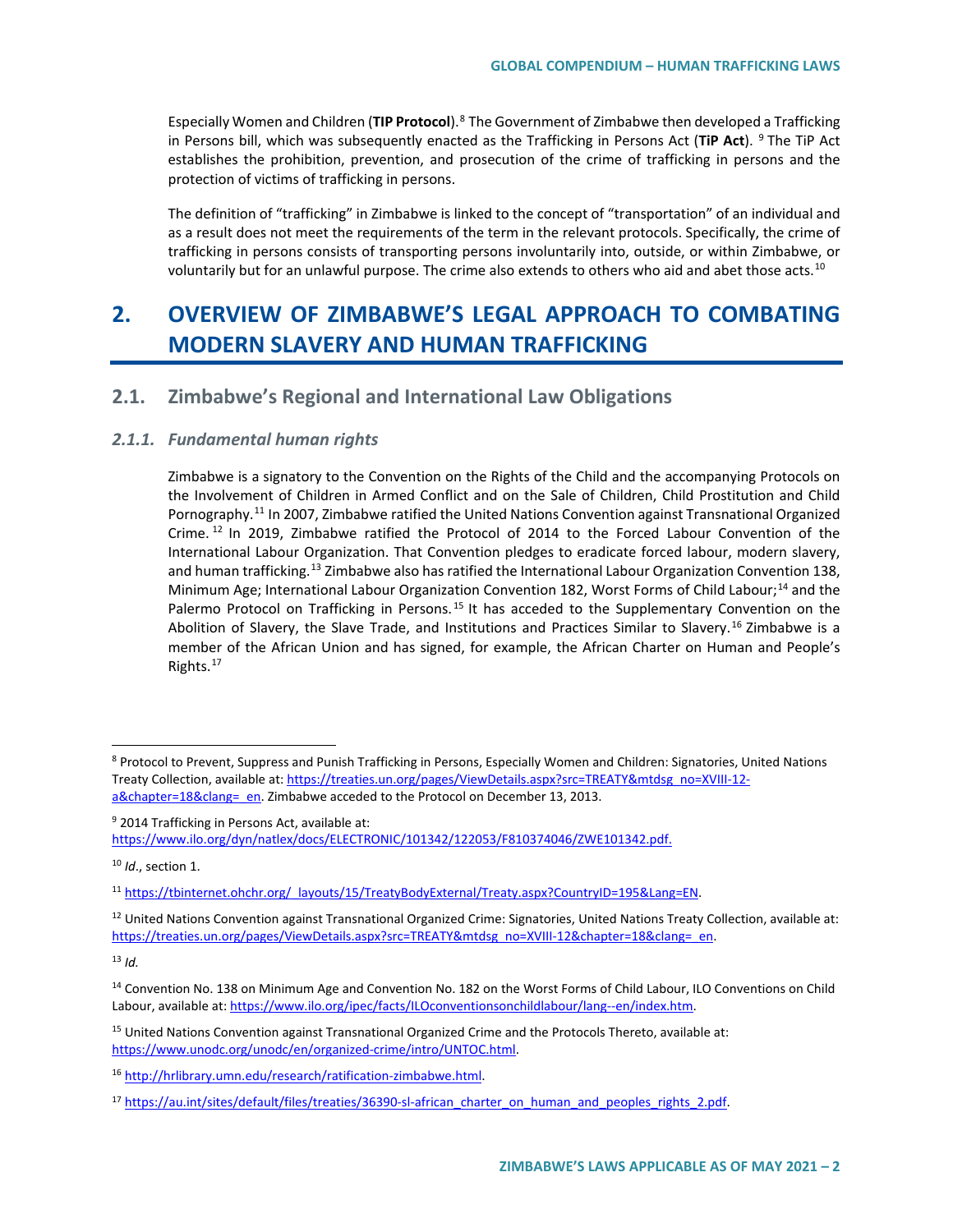#### *2.1.2. Slavery and trafficking*

The Government approved and adopted a national action plan to combat trafficking for 2019–2021 with support from UNICEF.<sup>[18](#page-2-0)</sup> The action plan has several goals, including collecting data on the extent of human trafficking, raising awareness throughout the country, and providing increased health and legal services for victims.<sup>[19](#page-2-1)</sup> However, there are gaps in legislation on human trafficking.<sup>[20](#page-2-2)</sup> As of 2020, proposed amendments to the TiP Act, which would bring the law in line with international standards, remained pending.<sup>21</sup> In 2020, the Government convicted fewer trafficking cases compared to the previous year, and there remains a backlog of trafficking case investigations, dating back to 2016.<sup>[22](#page-2-4)</sup>

In 2019, the Government, in partnership with the International Organization of Migration and with funding from the U.S. Department of State's Office to Monitor and Combat Trafficking in Persons (**JTIP**), adopted and launched a National Referral Mechanism (NRM).<sup>[23](#page-2-5)</sup> The NRM outlines standard operating procedures for assisting victims of trafficking by effectively referring victims to services.<sup>[24](#page-2-6)</sup>

The Anti-Trafficking Inter-Ministerial Committee (**ATIMC**) drafted and adopted referral procedures set out in the NRM and launched provincial anti-trafficking task teams.<sup>[25](#page-2-7)</sup> Full implementation of those procedures has not yet occurred.<sup>[26](#page-2-8)</sup>

The Ministry of Public Service, Labour and Social Welfare (**MPSLSW**) has the responsibility to handle trafficking cases jointly with an NGO and encourages victims to cooperate in the investigation and prosecution of trafficking cases.<sup>[27](#page-2-9)</sup>

### *2.1.3. Effect under Zimbabwe's law*

Chapter four of the Constitution of Zimbabwe provides that the country "must take into account international law and all treaties and conventions to which Zimbabwe is a party."[28](#page-2-10)

<span id="page-2-3"></span><sup>21</sup> *Id.*

<span id="page-2-4"></span><sup>22</sup> *Id.*

<span id="page-2-0"></span> <sup>18</sup> *2019 Findings on the Worst Forms of Child Labor: Zimbabwe*, U.S. Department of Labor, p. 1, available at: [https://www.dol.gov/sites/dolgov/files/ILAB/child\\_labor\\_reports/tda2019/Zimbabwe.pdf.](https://www.dol.gov/sites/dolgov/files/ILAB/child_labor_reports/tda2019/Zimbabwe.pdf)

<span id="page-2-1"></span><sup>&</sup>lt;sup>19</sup> Bulletin of the Carmelite NGO, Vol. 9, N. 4, 2016, pp. 1–2, available at[: https://carmelitengo.org/ngo/wp](https://carmelitengo.org/ngo/wp-content/uploads/2020/01/vol_9.n4.pdf)[content/uploads/2020/01/vol\\_9.n4.pdf.](https://carmelitengo.org/ngo/wp-content/uploads/2020/01/vol_9.n4.pdf) 

<span id="page-2-2"></span><sup>&</sup>lt;sup>20</sup> U.S. Dep't of State, 2020 Trafficking in Persons Report: Zimbabwe, available at: [https://www.state.gov/wp](https://www.state.gov/reports/2020-trafficking-in-persons-report/zimbabwe/)[content/uploads/2020/06/2020-TIP-Report-Complete-062420-FINAL.pdf.](https://www.state.gov/reports/2020-trafficking-in-persons-report/zimbabwe/)

<span id="page-2-5"></span><sup>23</sup> *U.S., IOM add to Zim's response to human trafficking*, U.S. Embassy in Zimbabwe (February 27, 2018), available at: [https://zw.usembassy.gov/u-s-iom-add-zims-response-human-trafficking/.](https://zw.usembassy.gov/u-s-iom-add-zims-response-human-trafficking/) 

<span id="page-2-6"></span><sup>24</sup> *The Zimbabwe Trafficking in Persons National Plan of Action (NAPLAC)* 2019–2021, p. 7, available at: [https://www.unodc.org/documents/southernafrica/Publications/CriminalJusticeIntegrity/TraffickinginPersons/2019\\_to\\_2021\\_](https://www.unodc.org/documents/southernafrica/Publications/CriminalJusticeIntegrity/TraffickinginPersons/2019_to_2021_Final_NAPLAC_.pdf) [Final\\_NAPLAC\\_.pdf.](https://www.unodc.org/documents/southernafrica/Publications/CriminalJusticeIntegrity/TraffickinginPersons/2019_to_2021_Final_NAPLAC_.pdf)

<span id="page-2-7"></span><sup>25</sup> *Training enhances coordination by Government and Civil Society to trafficking response*, International Organization of Migration (August 6, 2019), available at[: https://zimbabwe.iom.int/news/training-enhances-coordination-government-and-civil](https://zimbabwe.iom.int/news/training-enhances-coordination-government-and-civil-society-trafficking-response)[society-trafficking-response.](https://zimbabwe.iom.int/news/training-enhances-coordination-government-and-civil-society-trafficking-response)

<span id="page-2-8"></span><sup>&</sup>lt;sup>26</sup> U.S. Dep't of State, 2020 Trafficking in Persons Report: Zimbabwe, available at: [https://www.state.gov/wp](https://www.state.gov/reports/2020-trafficking-in-persons-report/zimbabwe/)[content/uploads/2020/06/2020-TIP-Report-Complete-062420-FINAL.pdf.](https://www.state.gov/reports/2020-trafficking-in-persons-report/zimbabwe/) 

<span id="page-2-10"></span><span id="page-2-9"></span><sup>&</sup>lt;sup>28</sup> Constitution of Zimbabwe, chapter 4, available at[: https://www.constituteproject.org/constitution/Zimbabwe\\_2013.pdf.](https://www.constituteproject.org/constitution/Zimbabwe_2013.pdf)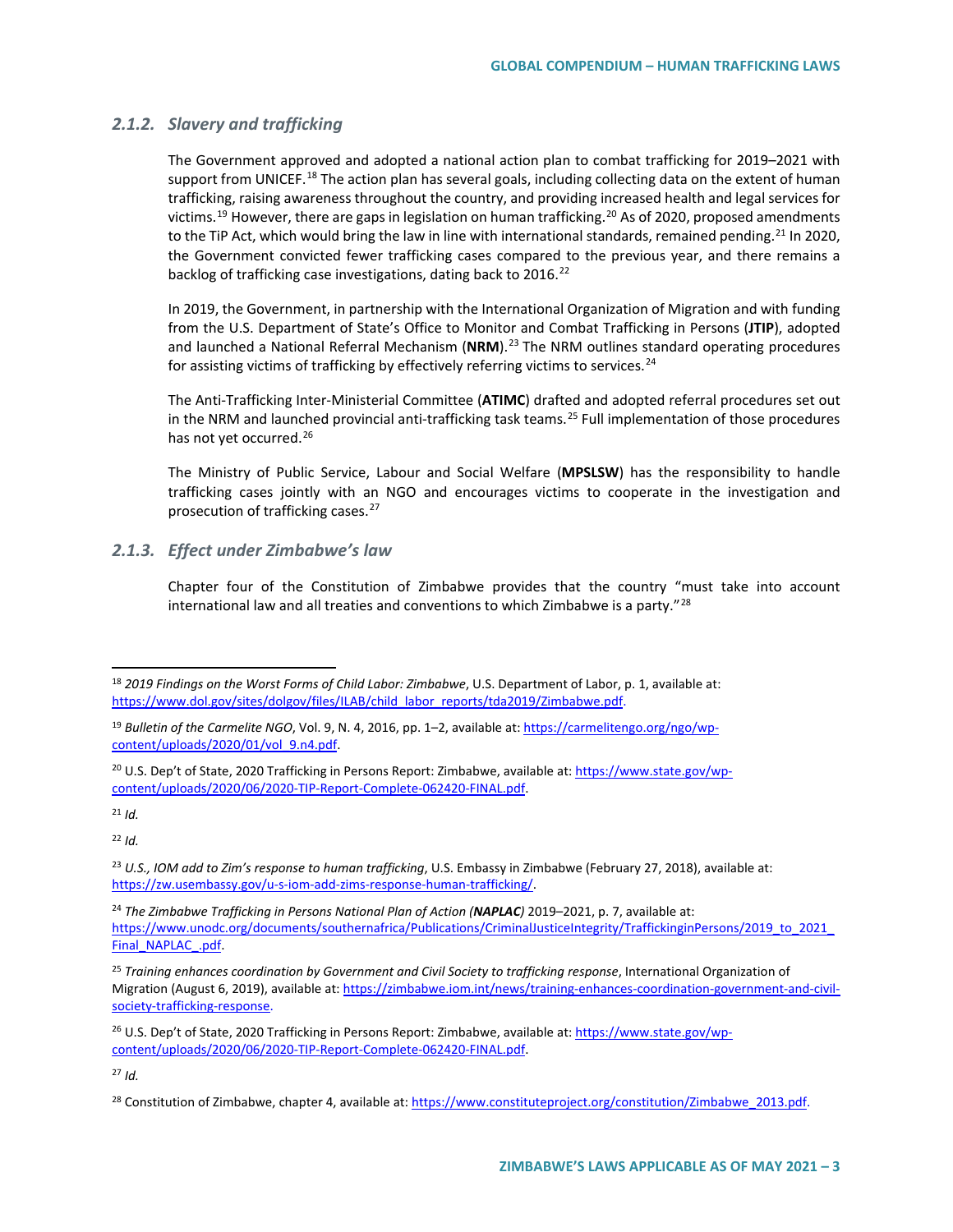The Constitution also requires all courts and tribunals to apply any "reasonable interpretation" of domestic law that is consistent with a ratified treaty's provisions.<sup>[29](#page-3-0)</sup> Additionally, the Constitution provides that "[c]ustomary international law is a part of the law of Zimbabwe, unless it is inconsistent with this Constitution or an Act of Parliament."[30](#page-3-1)

## **2.2. Human Rights Protections Under Zimbabwe's Law**

The Constitution of Zimbabwe includes protection for human rights and obliges all branches of government to respect and ensure the rights it enunciates. $31$ 

The Constitution protects the right to equal protection of the law,  $32$  freedom from torture and inhuman or degrading treatment or punishment,  $33$  freedom of association,  $34$  freedom of expression,  $35$  freedom of movement,<sup>[36](#page-3-7)</sup> liberty and security,<sup>[37](#page-3-8)</sup> and the right to life.<sup>[38](#page-3-9)</sup> It also prohibits slavery and forced labour – "[n]o person may be subjected to slavery or servitude" and "[n]o person may be made to perform forced or compulsory labour.<sup>[39](#page-3-10)</sup>

In 2011, Zimbabwe launched a program called "Building National Response Capacity to Combat Human Trafficking in Zimbabwe," in collaboration with the International Organization for Migration.<sup>[40](#page-3-11)</sup>

The main law prohibiting trafficking is the TiP Act. In 2016, Zimbabwe implemented the Trafficking in Persons National Plan of Action (NAPLAC).<sup>[41](#page-3-12)</sup>

<span id="page-3-3"></span><sup>32</sup> *Id.*, art. 56.

- <span id="page-3-4"></span><sup>33</sup> *Id.*, art. 53.
- <span id="page-3-5"></span><sup>34</sup> *Id.*, art. 58.
- <span id="page-3-6"></span><sup>35</sup> *Id.*, art. 61.
- <span id="page-3-7"></span><sup>36</sup> *Id.*, art. 66.
- <span id="page-3-8"></span><sup>37</sup> *Id.*, arts. 49, 52.
- <span id="page-3-9"></span><sup>38</sup> *Id.*, art. 48.

<span id="page-3-0"></span><sup>&</sup>lt;sup>29</sup> A review of the legal framework in Zimbabwe relating to the protection of IDPs, Norwegian Refugee Council and Internal Displacement Monitoring Centre (December 2014), available at:

[https://reliefweb.int/sites/reliefweb.int/files/resources/Zimbabwe-normative-framework-exec-sum.pdf.](https://reliefweb.int/sites/reliefweb.int/files/resources/Zimbabwe-normative-framework-exec-sum.pdf)

<span id="page-3-1"></span><sup>30</sup> Constitution of Zimbabwe, art. 326(1), available at[: https://www.constituteproject.org/constitution/Zimbabwe\\_2013.pdf.](https://www.constituteproject.org/constitution/Zimbabwe_2013.pdf)

<span id="page-3-2"></span><sup>31</sup> *Id.*, chapter 4.

<span id="page-3-10"></span><sup>39</sup> *Id.*, arts. 54, 55.

<span id="page-3-11"></span><sup>40</sup> *IOM Launches New Project to Assist Zimbabwe Counter-Trafficking Efforts*, International Organization for Migration (January 31, 2011), available at: [https://southafrica.iom.int/news/iom-launches-new-project-assist-zimbabwe-counter-trafficking](https://southafrica.iom.int/news/iom-launches-new-project-assist-zimbabwe-counter-trafficking-efforts)[efforts.](https://southafrica.iom.int/news/iom-launches-new-project-assist-zimbabwe-counter-trafficking-efforts) 

<span id="page-3-12"></span><sup>41</sup> *Zimbabwe Launches Trafficking in Persons National Plan of Action*, International Organization for Migration (May 8, 2016), available at[: https://www.iom.int/news/zimbabwe-launches-trafficking-persons-national-plan-action;](https://www.iom.int/news/zimbabwe-launches-trafficking-persons-national-plan-action) *Human Rights Matrix: Zimbabwe*, Policy Project, available at[: http://www.policyproject.com/matrix/matrix2.cfm?country=Zimbabwe.](http://www.policyproject.com/matrix/matrix2.cfm?country=Zimbabwe)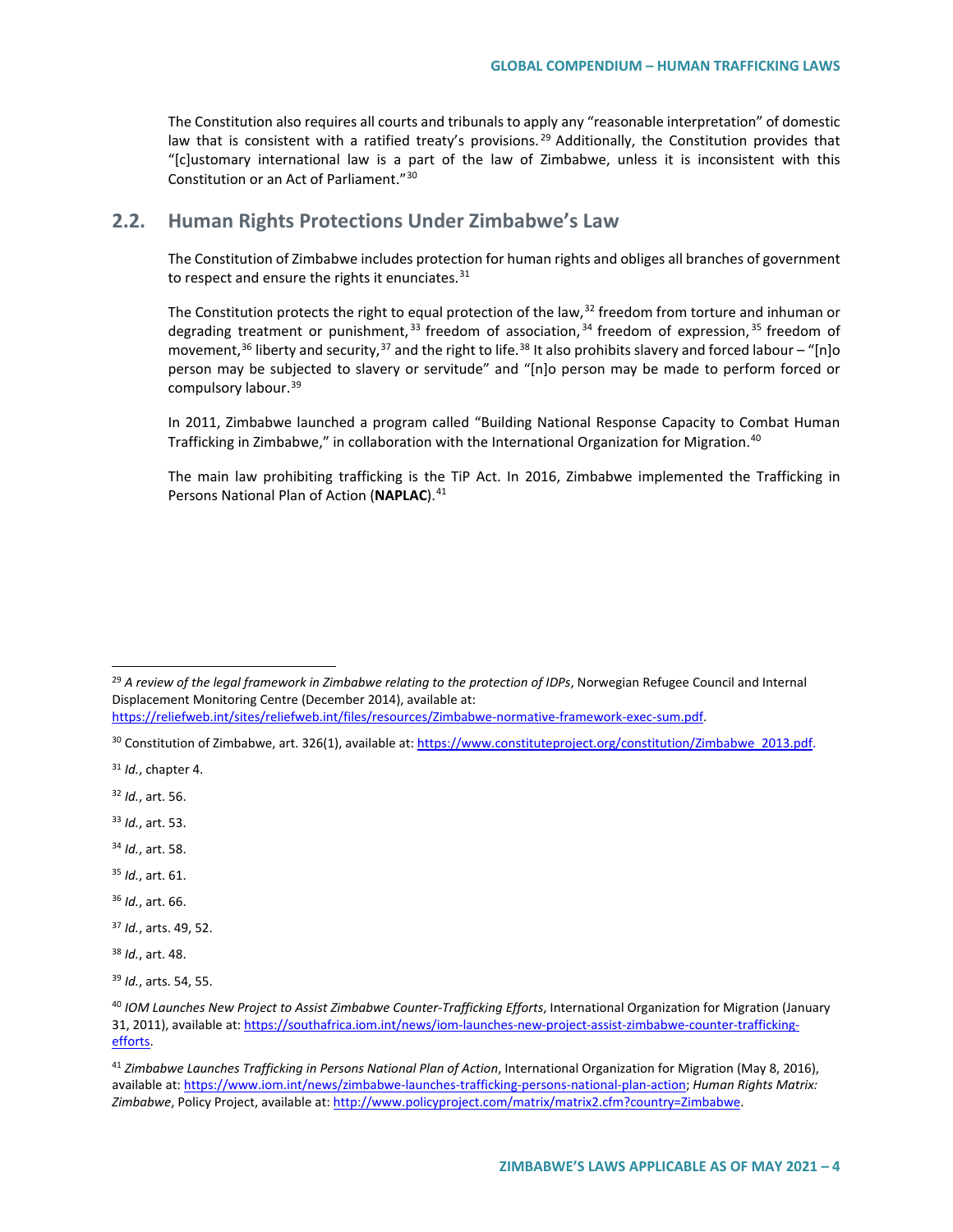## **2.3. Criminalization of Modern Slavery**

Forced labour, or what is also known as modern slavery, is a crime. The TiP Act prohibits sexual exploitation, debt bondage, forced labour, and other forms of servitude.<sup>[42](#page-4-0)</sup>

## **2.4. Supply Chain Reporting**

Zimbabwe's Labour Relations Amendment Act (**Labour Act**) makes forced labour a crime and prescribes penalties of imprisonment for up to two years.<sup>[43](#page-4-1)</sup> Forced labour, however, remains an issue in the gold and diamond mining industries, as well as in agriculture, particularly tobacco farming.<sup>[44](#page-4-2)</sup>

Zimbabwe does not have any government policies or legislation on supply chain reporting regarding human trafficking.

## **2.5. Investigation, Prosecution, and Enforcement**

#### *2.5.1. Investigation and prosecution of criminal offenses*

The Zimbabwe Republic Police are responsible for maintaining security within the country. Police are officially under the authority of the Ministry of Home Affairs, however, the Office of the President has directed some police roles and missions.<sup>[45](#page-4-3)</sup> For example, in 2021, the Office of the President ordered police to set up security check points to prevent unauthorized transport operators.<sup>[46](#page-4-4)</sup>

The Department of Immigration and Police, both under the Ministry of Home Affairs, are primarily responsible for migration and border enforcement.

The military is responsible for maintaining external security, but it also has some domestic security responsibilities. The Zimbabwe National Army and Air Force constitute the Zimbabwe Defence Forces and report to the Minister of Defence.

The Central Intelligence Organization, under the Office of the President, engages in both internal and external security matters.

Inconsistencies between national and international laws on trafficking hinder the government's antitrafficking law enforcement. For example, the TiP Act defines trafficking in persons as a movement-based crime and does not adequately define "exploitation," making it difficult to prosecute certain crimes.<sup>[47](#page-4-5)</sup>

<span id="page-4-0"></span> <sup>42</sup> *Zimbabwe joins efforts to combat forced labour*, ILO, available at[: https://www.ilo.org/global/standards/subjects-covered-by](https://www.ilo.org/global/standards/subjects-covered-by-international-labour-standards/forced-labour/WCMS_706806/lang--en/index.htm)[international-labour-standards/forced-labour/WCMS\\_706806/lang--en/index.htm.](https://www.ilo.org/global/standards/subjects-covered-by-international-labour-standards/forced-labour/WCMS_706806/lang--en/index.htm)

<span id="page-4-1"></span><sup>43</sup> Labour Act, available at[: https://www.ilo.org/dyn/natlex/docs/ELECTRONIC/1850/76997/F-](https://www.ilo.org/dyn/natlex/docs/ELECTRONIC/1850/76997/F-1082062874/Labour%20Act%20No.%2016%20of%201985,%20as%20amended.pdf)[1082062874/Labour%20Act%20No.%2016%20of%201985,%20as%20amended.pdf.](https://www.ilo.org/dyn/natlex/docs/ELECTRONIC/1850/76997/F-1082062874/Labour%20Act%20No.%2016%20of%201985,%20as%20amended.pdf)

<span id="page-4-2"></span><sup>44</sup> *Trafficking Risk in Sub-Saharan African Supply Chains – Zimbabwe Country Overview*, Verité, available at: [https://www.verite.org/africa/explore-by-country/zimbabwe/.](https://www.verite.org/africa/explore-by-country/zimbabwe/)

<span id="page-4-3"></span><sup>45</sup> *Zimbabwe 2020 Human Rights Report*, U.S. Department of State, p. 1, available at[: https://www.state.gov/wp](https://www.state.gov/wp-content/uploads/2021/03/ZIMBABWE-2020-HUMAN-RIGHTS-REPORT.pdf)[content/uploads/2021/03/ZIMBABWE-2020-HUMAN-RIGHTS-REPORT.pdf.](https://www.state.gov/wp-content/uploads/2021/03/ZIMBABWE-2020-HUMAN-RIGHTS-REPORT.pdf)

<span id="page-4-4"></span><sup>46</sup> Zvamaida Murwira, *President gets tough with pirate kombis*, The Herald (March 6, 2021), available at: [https://allafrica.com/stories/202103060053.html.](https://allafrica.com/stories/202103060053.html) 

<span id="page-4-5"></span><sup>&</sup>lt;sup>47</sup> U.S. Dep't of State, 2020 Trafficking in Persons Report: Zimbabwe, available at: [https://www.state.gov/wp](https://www.state.gov/reports/2020-trafficking-in-persons-report/zimbabwe/)[content/uploads/2020/06/2020-TIP-Report-Complete-062420-FINAL.pdf.](https://www.state.gov/reports/2020-trafficking-in-persons-report/zimbabwe/)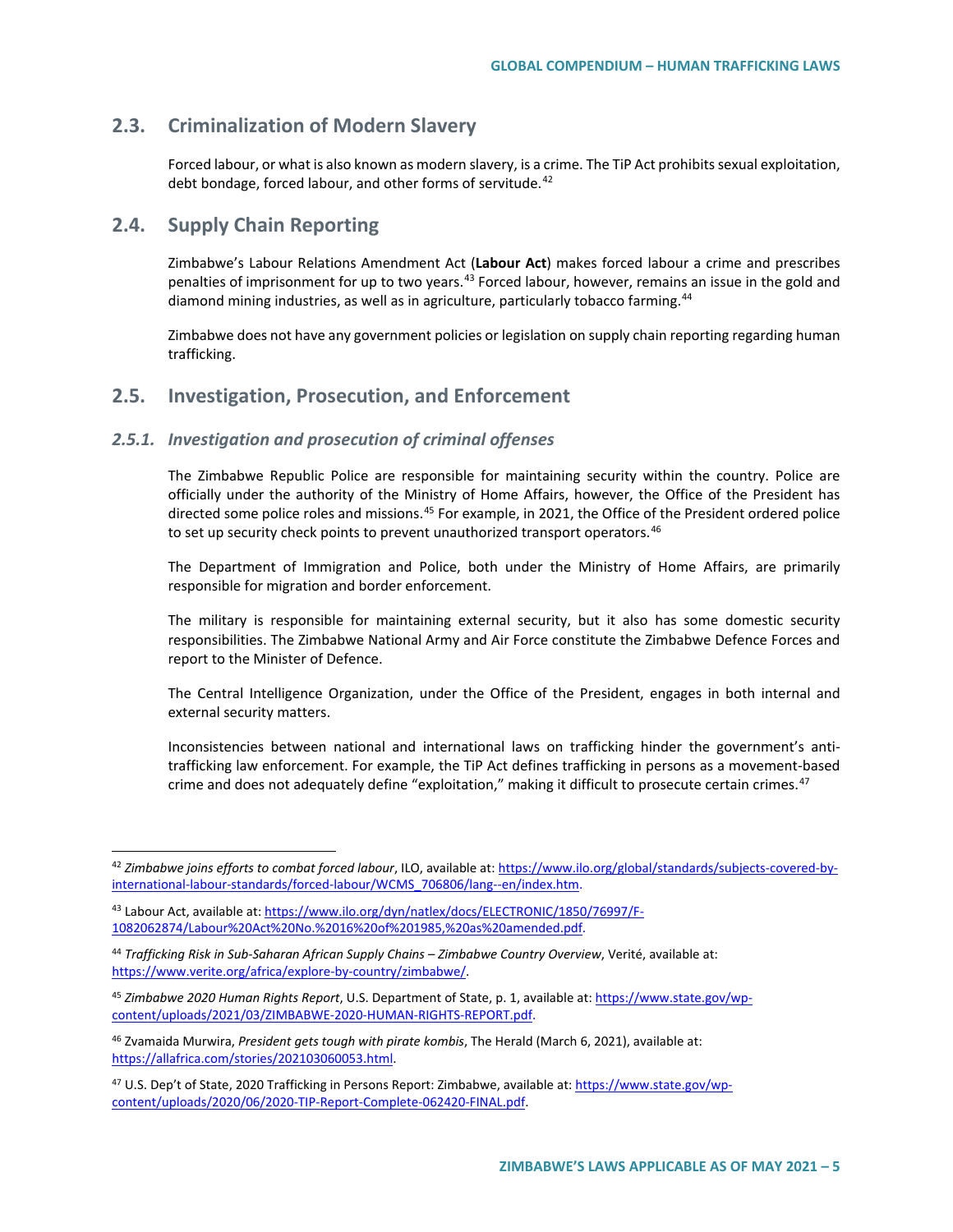The TiP Act criminalizes the involuntary transport of persons and their voluntary transport for an unlawful purpose into, outside, or within Zimbabwe. The focus on transport and the inadequate definition of "exploitation" leaves Zimbabwe without comprehensive prohibitions of trafficking crimes. However, the TiP Act prescribes penalties of imprisonment for 10 years to life for certain types of trafficking crimes, which is commensurate with penalties for other serious crimes, such as rape.

Although Zimbabwe's Labour Act makes forced labour a crime, its penalty of imprisonment for up to two years is not sufficiently stringent by international standards.

The Criminal Law (Codification and Reform) Act (**Criminal Law Act**) makes it a crime to procure a person for unlawful sexual conduct inside or outside of Zimbabwe and prescribes penalties of imprisonment for up to two years; this penalty falls short of international standards for cases of sex trafficking.<sup>[48](#page-5-0)</sup>

The Criminal Law Act also makes it a crime to coerce or induce anyone to engage in unlawful sexual conduct with another person by threat or intimidation. The penalty is imprisonment for one to five years.

In 2020, the Government trained nearly 300 detectives on the anti-trafficking law and victim protection. In September 2019, the Zimbabwe Republic Police incorporated a module on the anti-trafficking law for police recruit training and delivered the training to six classes of new officers. In collaboration with an international organization, the Government trained 50 immigration officials on trafficking. The Government trained magistrates on trafficking in November 2019.<sup>[49](#page-5-1)</sup>

#### *2.5.2. Mutual assistance/international cooperation*

As a Member State of the African Union (**AU**) and of the United Nations (**UN**), Zimbabwe has human rights obligations at both the regional and international levels.<sup>[50](#page-5-2)</sup>

Zimbabwe ratified the African Charter on Human and Peoples' Rights (**African Charter**) on May 30, 1986.[51](#page-5-3) The African Commission on Human and Peoples' Rights (**ACHPR**) monitors Zimbabwe's human rights policies and practices. ACHPR also reviews the State's reports concerning its human rights situation and decides complaints of alleged violations. Zimbabwe has not accepted the jurisdiction of the African Court on Human and Peoples' Rights.<sup>[52](#page-5-4)</sup>

As a UN Member State, Zimbabwe is subject to the oversight of various UN human rights bodies, including the Human Rights Council and its Universal Periodic Review and thematic special procedures. As a party to specific universal human rights treaties, Zimbabwe's policies and practices are monitored by UN treaty bodies.<sup>[53](#page-5-5)</sup>

<span id="page-5-1"></span><sup>49</sup> *Id.*

<span id="page-5-5"></span><sup>53</sup> *Id.* at 2.

<span id="page-5-0"></span> <sup>48</sup> *Id.*

<span id="page-5-2"></span><sup>50</sup> *International Justice Resource Center – Country Factsheet Series – Zimbabwe*, International Justice Resource Center (September 15, 2017), p. 1, available at: [https://ijrcenter.org/wp-content/uploads/2017/11/Zimbabwe.pdf.](https://ijrcenter.org/wp-content/uploads/2017/11/Zimbabwe.pdf)

<span id="page-5-3"></span><sup>&</sup>lt;sup>51</sup> Ratification Table: African Charter on Human and Peoples' Rights, African Commission on Human and Peoples' Rights, available at[: https://www.achpr.org/ratificationtable?id=49.](https://www.achpr.org/ratificationtable?id=49)

<span id="page-5-4"></span><sup>52</sup> *International Justice Resource Center – Country Factsheet Series – Zimbabwe*, International Justice Resource Center (September 15, 2017), p. 1, available at: [https://ijrcenter.org/wp-content/uploads/2017/11/Zimbabwe.pdf.](https://ijrcenter.org/wp-content/uploads/2017/11/Zimbabwe.pdf)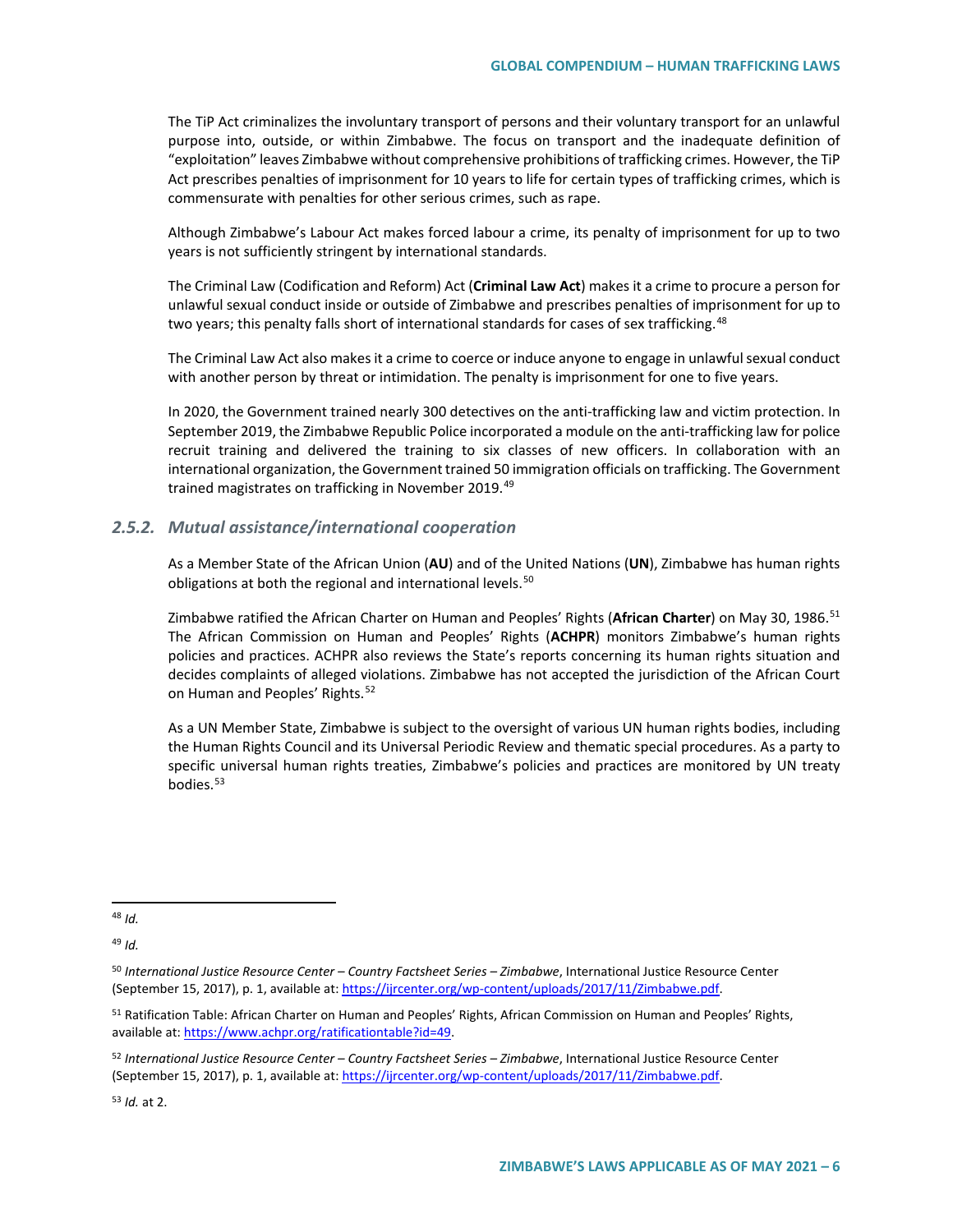# **3. ZIMBABWE'S FEDERAL CRIMINAL OFFENSES RELATING TO SLAVERY, SLAVERY-LIKE CONDITIONS, AND HUMAN TRAFFICKING**

## **3.1. Overview of Criminal Offenses**

The most comprehensive Zimbabwean law criminalizing human trafficking is the TiP Act. The Act prescribes penalties of imprisonment for 10 years to life.<sup>[54](#page-6-0)</sup> The Act also prescribes penalties for those who aid and abet trafficking, not just for traffickers themselves. Furthermore, penalties for sex trafficking crimes are commensurate with penalties for other serious crimes, such as rape. Zimbabwe's Labour Act makes the use of forced labour a crime, with offenders liable for a fine, a prison sentence for no more than two years, or both.<sup>[55](#page-6-1)</sup> Criminal offences related to the trafficking or forced labour of children are covered by the TiP Act, the Labour Act, and the Children's Act.<sup>[56](#page-6-2)</sup>



# **3.2. Slavery Offenses Under Zimbabwe's Legal Order**

### *3.2.1. General*

Slavery is illegal under Zimbabwe's Constitution, which states: "No person may be subjected to slavery or servitude."<sup>[57](#page-6-3)</sup> Under the Labour Act, the penalty for using forced labour is a fine, a prison sentence for no more than two years, or both.<sup>[58](#page-6-4)</sup> The table below shows the penalties for human trafficking crimes.

<span id="page-6-0"></span> <sup>54</sup> U.S. Dep't of State, 2020 Trafficking in Persons Report: Zimbabwe, available at: [https://www.state.gov/wp](https://www.state.gov/reports/2020-trafficking-in-persons-report/zimbabwe/)[content/uploads/2020/06/2020-TIP-Report-Complete-062420-FINAL.pdf.](https://www.state.gov/reports/2020-trafficking-in-persons-report/zimbabwe/) 

<span id="page-6-1"></span><sup>55</sup> Labour Act, available at[: https://www.ilo.org/dyn/natlex/docs/ELECTRONIC/1850/76997/F-](https://www.ilo.org/dyn/natlex/docs/ELECTRONIC/1850/76997/F-1082062874/Labour%20Act%20No.%2016%20of%201985,%20as%20amended.pdf)[1082062874/Labour%20Act%20No.%2016%20of%201985,%20as%20amended.pdf.](https://www.ilo.org/dyn/natlex/docs/ELECTRONIC/1850/76997/F-1082062874/Labour%20Act%20No.%2016%20of%201985,%20as%20amended.pdf)

<span id="page-6-2"></span><sup>56</sup> *2019 Findings on the Worst Forms of Child Labor: Zimbabwe*, U.S. Department of Labor, available at: [https://www.dol.gov/sites/dolgov/files/ILAB/child\\_labor\\_reports/tda2019/Zimbabwe.pdf.](https://www.dol.gov/sites/dolgov/files/ILAB/child_labor_reports/tda2019/Zimbabwe.pdf)

<span id="page-6-3"></span><sup>57</sup> Constitution of Zimbabwe, art. 54, available at[: https://www.constituteproject.org/constitution/Zimbabwe\\_2013.pdf.](https://www.constituteproject.org/constitution/Zimbabwe_2013.pdf)

<span id="page-6-4"></span><sup>58</sup> Labour Act, section 4(A), available at[: https://www.ilo.org/dyn/natlex/docs/ELECTRONIC/1850/76997/F-](https://www.ilo.org/dyn/natlex/docs/ELECTRONIC/1850/76997/F-1082062874/Labour%20Act%20No.%2016%20of%201985,%20as%20amended.pdf)[1082062874/Labour%20Act%20No.%2016%20of%201985,%20as%20amended.pdf.](https://www.ilo.org/dyn/natlex/docs/ELECTRONIC/1850/76997/F-1082062874/Labour%20Act%20No.%2016%20of%201985,%20as%20amended.pdf)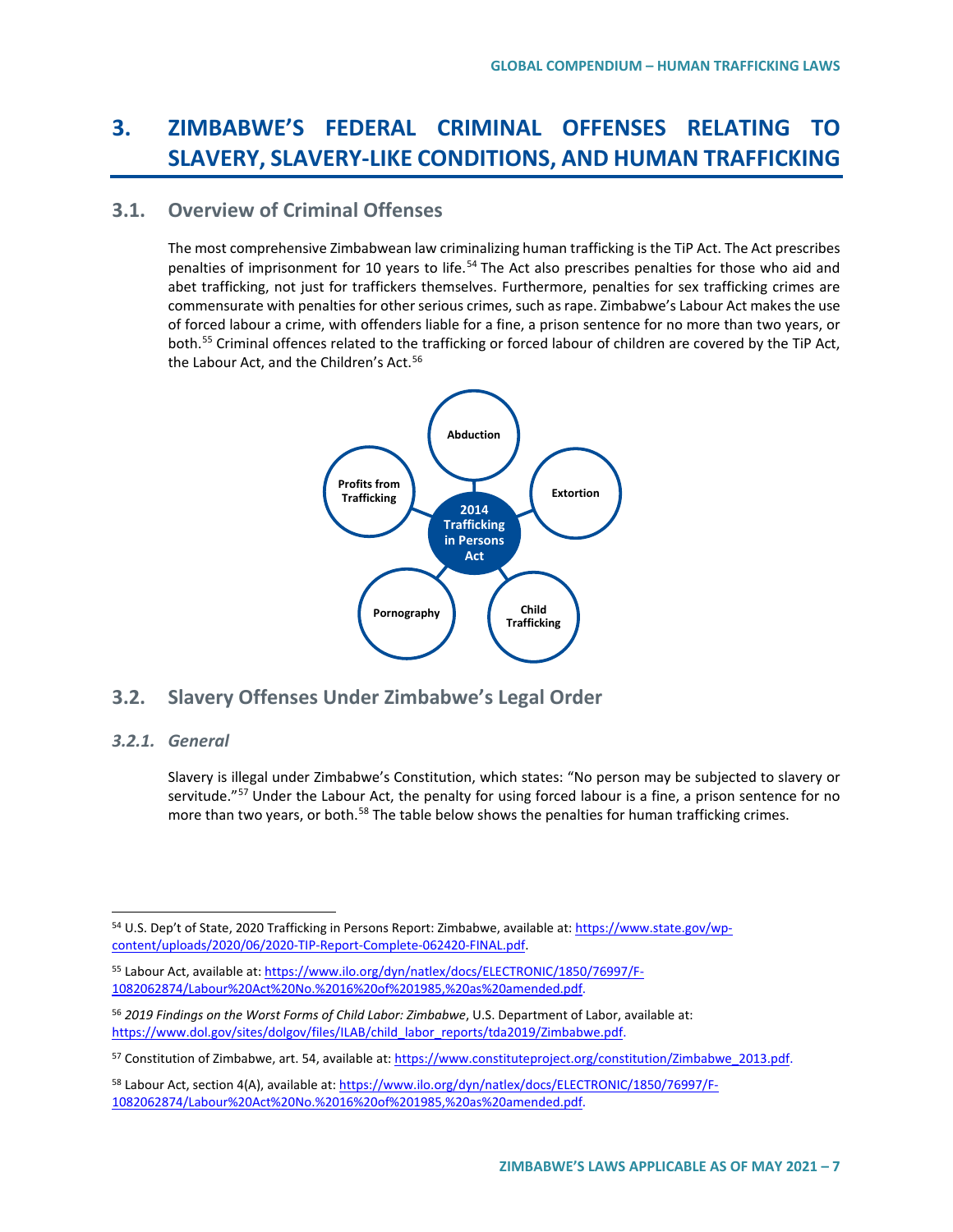| <b>HUMAN TRAFFICKING PENALTIES IN</b><br><b>Zimbabwe</b>                                      | <b>Duration of</b><br>imprisonment                                   | <b>Amount of the fine</b>                           |
|-----------------------------------------------------------------------------------------------|----------------------------------------------------------------------|-----------------------------------------------------|
| Human trafficking offence without<br>aggravating circumstances                                | 10 years to life for<br>perpetrators, up to<br>10 years for abetting | Up to ZWL 1.6 million for<br>abetting <sup>59</sup> |
| <b>Attempt</b>                                                                                | 10 years to life for<br>perpetrators, up to<br>10 years for abetting | Up to ZWL 1.6 million for<br>abetting               |
| <b>The</b><br>perpetrator committed the<br>offence via an abuse of official<br>authority      | 10 years to life for<br>perpetrators and<br>abettors                 | N/A                                                 |
| The offence was committed against<br>a minor or a person in a situation of<br>vulnerability   | 10 years to life for<br>perpetrators and<br>abettors                 | N/A                                                 |
| The offence caused the victim's<br>death or was committed<br>bv<br>a<br>criminal organization | 10 years to life for<br>perpetrators and<br>abettors                 | N/A                                                 |

### *3.2.2. Extraterritorial application*

The TiP Act covers all trafficking in and out of Zimbabwe and, therefore, can be enforced extraterritorially. The Act, however, does not necessarily cover forced labour that happens extraterritorially unless the victim was trafficked.<sup>[60](#page-7-1)</sup> Courts in Zimbabwe have convicted the perpetrators of trafficking and forced labour extraterritorially, most notably with cases involving the trafficking of Zimbabwean women to Kuwait by Kuwaiti embassy staff. They were charged under the TiP Act, which prohibits the facilitation of cross-border transportation of victims, rather than under forced labour or slavery laws.  $61$ 

## **3.3. Slavery-Like Offenses in Zimbabwe's Legal Order**

### *3.3.1. Servitude*

Article 54 of Zimbabwe's Constitution, titled "Freedom from slavery or servitude," prohibits servitude.<sup>[62](#page-7-3)</sup>

### *3.3.2. Forced labor*

Forced labour is a criminal offence in Zimbabwe. Zimbabwe's Labour Act prescribes penalties of imprisonment for up to two years, a fine, or both.<sup>[63](#page-7-4)</sup>

<span id="page-7-3"></span>62 Constitution of Zimbabwe, art. 54, available a[t:https://www.constituteproject.org/constitution/Zimbabwe\\_2013.pdf.](https://www.constituteproject.org/constitution/Zimbabwe_2013.pdf)

<span id="page-7-0"></span><sup>&</sup>lt;sup>59</sup> ZWL 1,600,000 is the equivalent of USD 4,480, with an exchange rate of 1 Zimbabwe Dollar = 0.0028 U.S. Dollar, available on May 5, 2021 at: [https://www.worldforexrates.com/zwd/usd/1-exchange-rate/.](https://www.worldforexrates.com/zwd/usd/1-exchange-rate/)

<span id="page-7-1"></span><sup>60</sup> 2014 Trafficking in Persons Act, section 3, available a[t:https://www.ilo.org/dyn/natlex/docs/ELECTRONIC/101342/122053/F810374046/ZWE101342.pdf.](https://www.ilo.org/dyn/natlex/docs/ELECTRONIC/101342/122053/F810374046/ZWE101342.pdf)

<span id="page-7-2"></span><sup>61</sup> U.S. Dep't of State, 2020 Trafficking in Persons Report: Zimbabwe, available at: [https://www.state.gov/wp](https://www.state.gov/reports/2020-trafficking-in-persons-report/zimbabwe/)[content/uploads/2020/06/2020-TIP-Report-Complete-062420-FINAL.pdf;](https://www.state.gov/reports/2020-trafficking-in-persons-report/zimbabwe/) *Kuwait human trafficking kingpin convicted*, News Day, 20 December 2017, available at: [https://www.newsday.co.zw/2017/12/kuwait-human-trafficking-kingpin-convicted/.](https://www.newsday.co.zw/2017/12/kuwait-human-trafficking-kingpin-convicted/)

<span id="page-7-4"></span><sup>&</sup>lt;sup>63</sup> U.S. Dep't of State, 2020 Trafficking in Persons Report: Zimbabwe, available at: [https://www.state.gov/wp](https://www.state.gov/reports/2020-trafficking-in-persons-report/zimbabwe/)[content/uploads/2020/06/2020-TIP-Report-Complete-062420-FINAL.pdf.](https://www.state.gov/reports/2020-trafficking-in-persons-report/zimbabwe/)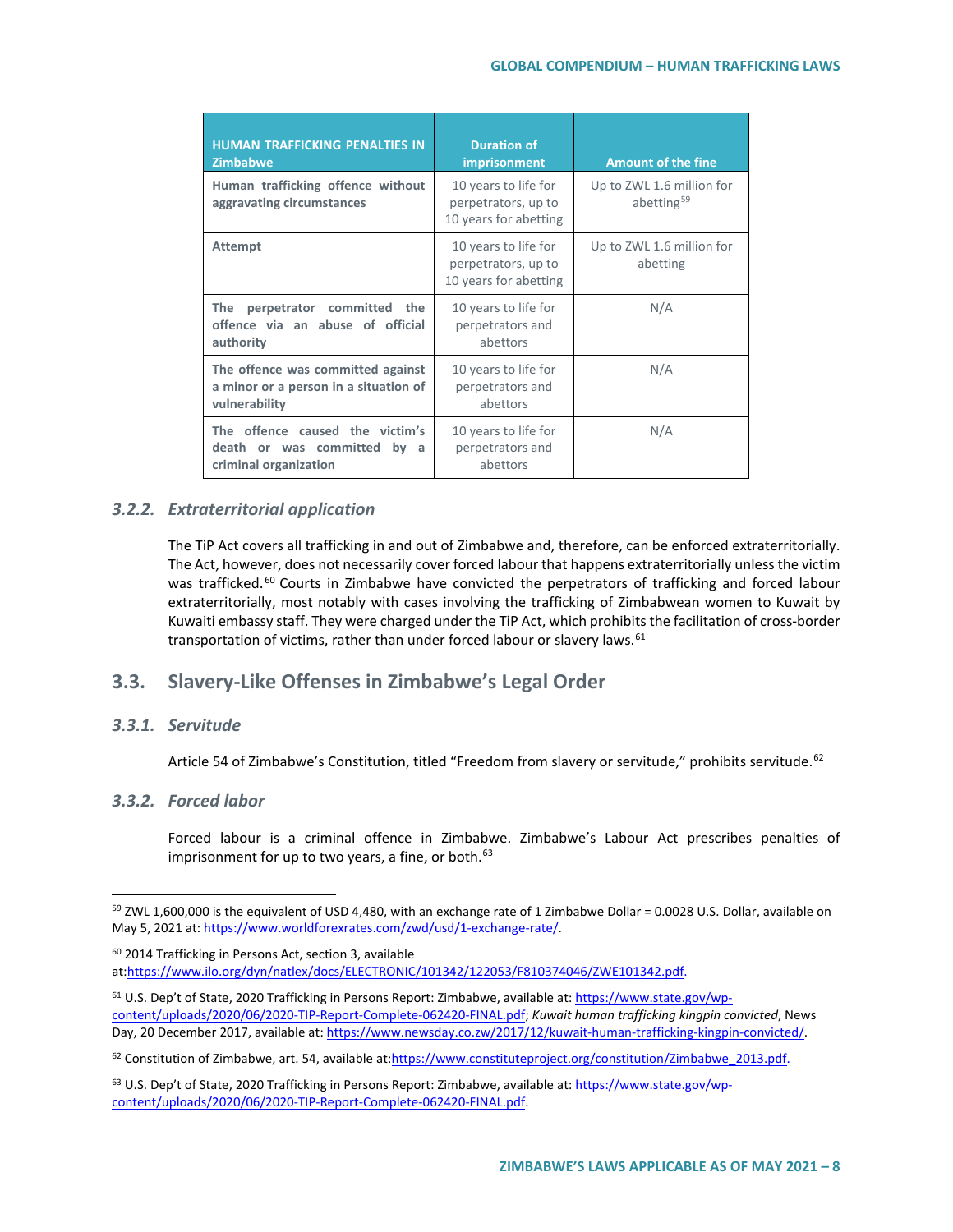The Labour Act defines forced labour as "any work or services which a person is required to perform against his or her will under the threat of some form of punishment."<sup>[64](#page-8-0)</sup> Article 55 of the Constitution also prohibits forced labour, stating: "No person may be made to perform forced or compulsory labour."[65](#page-8-1)

Section 4 of the Labour Act has certain exceptions to the definition of forced labour. Labour performed as part of a court sentence, a "disciplined force," such as the military, parental discipline, or response to a national emergency is not considered forced labour and, therefore, is not a criminal offence.<sup>[66](#page-8-2)</sup>

In addition to traditional forced labour, Zimbabwe also makes child labour a crime. Under the Children's Act, a person found guilty of using child labour is liable for a fine of up to ZWL 2,500 and imprisonment for up to six months.**[67](#page-8-3)** The Children's Act defines child labour as the employment of "a child or young person of school-going age at a time when the child or young person might reasonably be expected to attend school."**[68](#page-8-4)** Under the Labour Act, section 11, no employer can employ a child under 16, as an apprentice or otherwise. Children between the ages of 16 and 18 can be employed only through a vocational institution. Additionally, no person under 18 can be employed for work "which is likely to jeopardize that person's health, safety or morals."**[69](#page-8-5)** However, labour performed as part of "parental discipline" is not considered to be forced labour.**[70](#page-8-6)** Despite the criminal penalties, child labour is still an ongoing problem, as discussed in Section 5.5.

#### *3.3.3. Deceptive recruiting for labor or services*

Transporting a person in or out of Zimbabwe involuntarily by means of fraud, deception, or extortion is a criminal offence under the TiP Act, section 3, carrying the penalty of no less than 10 years in prison.**[71](#page-8-7)** Fraud in general is illegal under the Criminal Law Act, section 136, and is punishable by fine, the return of property, and prison time not exceeding 35 years.**[72](#page-8-8)**

#### *3.3.4. Early and forced marriage*

Under the Criminal Law Act, section 94, "pledging of female persons" is prohibited. The law defines pledging of female persons as a lawful custodian or relative:

<span id="page-8-4"></span><sup>68</sup> *Id.*

<span id="page-8-6"></span><sup>70</sup> *Id.*, section 4.

<span id="page-8-0"></span><sup>64</sup> Labour Act, section 2, available at[: https://www.ilo.org/dyn/natlex/docs/ELECTRONIC/1850/76997/F-](https://www.ilo.org/dyn/natlex/docs/ELECTRONIC/1850/76997/F-1082062874/Labour%20Act%20No.%2016%20of%201985,%20as%20amended.pdf)[1082062874/Labour%20Act%20No.%2016%20of%201985,%20as%20amended.pdf.](https://www.ilo.org/dyn/natlex/docs/ELECTRONIC/1850/76997/F-1082062874/Labour%20Act%20No.%2016%20of%201985,%20as%20amended.pdf)

<span id="page-8-1"></span><sup>65</sup> Constitution of Zimbabwe, art. 55, available at[: https://www.constituteproject.org/constitution/Zimbabwe\\_2013.pdf.](https://www.constituteproject.org/constitution/Zimbabwe_2013.pdf)

<span id="page-8-2"></span><sup>&</sup>lt;sup>66</sup> Labour Act, section 4, available at[: https://www.ilo.org/dyn/natlex/docs/ELECTRONIC/1850/76997/F-](https://www.ilo.org/dyn/natlex/docs/ELECTRONIC/1850/76997/F-1082062874/Labour%20Act%20No.%2016%20of%201985,%20as%20amended.pdf)[1082062874/Labour%20Act%20No.%2016%20of%201985,%20as%20amended.pdf.](https://www.ilo.org/dyn/natlex/docs/ELECTRONIC/1850/76997/F-1082062874/Labour%20Act%20No.%2016%20of%201985,%20as%20amended.pdf)

<span id="page-8-3"></span><sup>67</sup> Children's Act, section 10(A), available at:

[https://www.justice.gov/sites/default/files/eoir/legacy/2013/11/08/childrens\\_act.pdf.](https://www.justice.gov/sites/default/files/eoir/legacy/2013/11/08/childrens_act.pdf) ZWL 2,500 is the equivalent of USD 7, with an exchange rate of 1 Zimbabwe Dollar = 0.0028 U.S. Dollar, available, on May 5, 2021, at: [https://www.worldforexrates.com/zwd/usd/1-exchange-rate/.](https://www.worldforexrates.com/zwd/usd/1-exchange-rate/)

<span id="page-8-5"></span><sup>&</sup>lt;sup>69</sup> Labour Act, section 10, available at: [https://www.ilo.org/dyn/natlex/docs/ELECTRONIC/1850/76997/F-](https://www.ilo.org/dyn/natlex/docs/ELECTRONIC/1850/76997/F-1082062874/Labour%20Act%20No.%2016%20of%201985,%20as%20amended.pdf)[1082062874/Labour%20Act%20No.%2016%20of%201985,%20as%20amended.pdf.](https://www.ilo.org/dyn/natlex/docs/ELECTRONIC/1850/76997/F-1082062874/Labour%20Act%20No.%2016%20of%201985,%20as%20amended.pdf)

<span id="page-8-7"></span><sup>71</sup> 2014 Trafficking in Persons Act, section 3, available at: [https://www.ilo.org/dyn/natlex/docs/ELECTRONIC/101342/122053/F810374046/ZWE101342.pdf.](https://www.ilo.org/dyn/natlex/docs/ELECTRONIC/101342/122053/F810374046/ZWE101342.pdf)

<span id="page-8-8"></span><sup>72</sup> Criminal Law (Codification and Reform) Act, section 136, available at[: https://www.refworld.org/pdfid/4c45b64c2.pdf.](https://www.refworld.org/pdfid/4c45b64c2.pdf)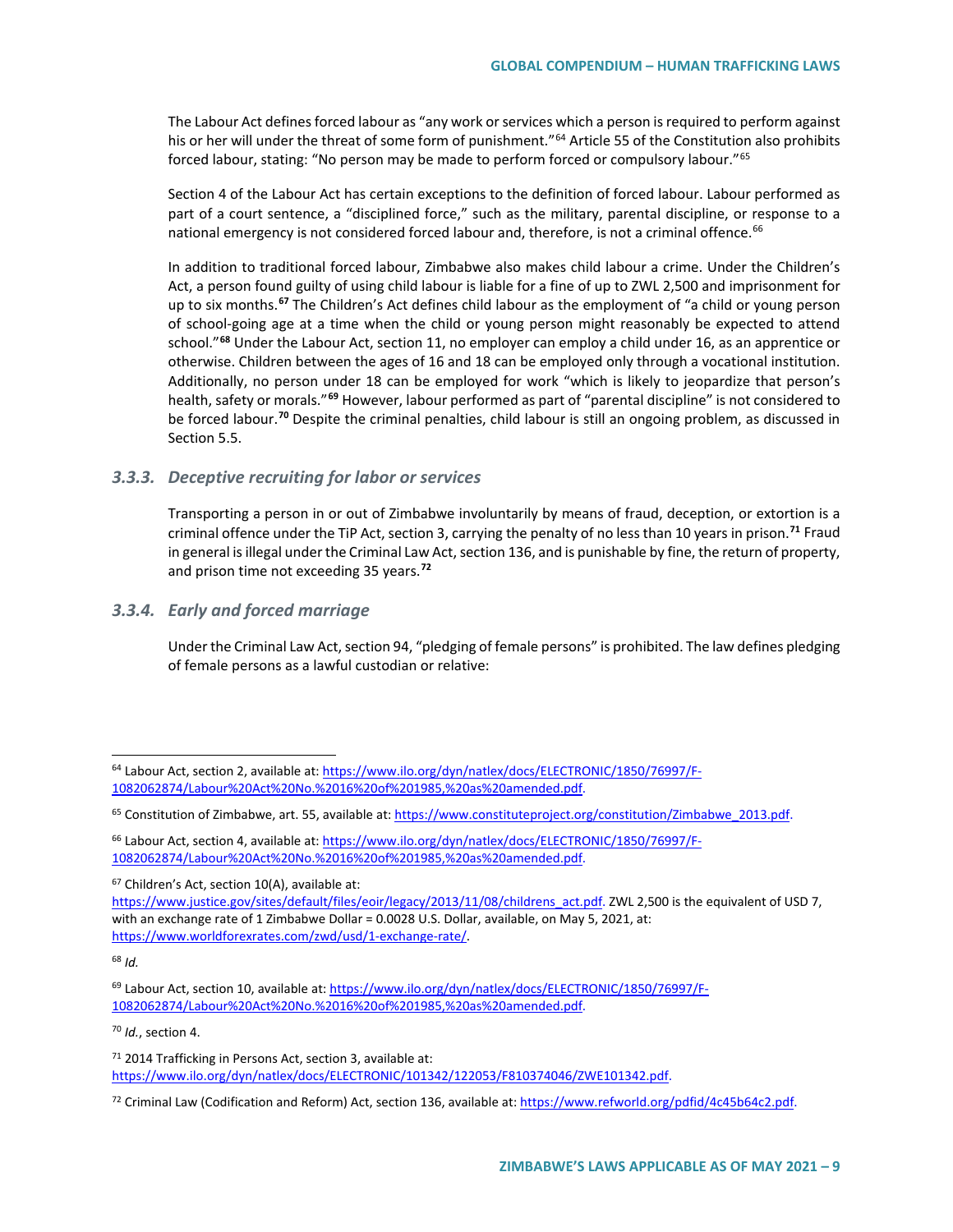- Handing a girl under the age of 18 or a woman without her consent to another in exchange for a debt or other compensation;
- Promising a girl under the age of 18 or a woman without her consent to another in marriage; or
- Compelling a girl under the age of 18 or a woman without her consent to marry.

Those found guilty of pledging of female persons are "liable to a fine up to or exceeding level fourteen or imprisonment for a period not exceeding two years or both."<sup>[73](#page-9-0)</sup> A level fourteen fine, as of January 2021, is ZWL 1,600,000. It is the highest level of fine.**[74](#page-9-1)**

Forced marriage is also an "unlawful purpose" of trafficking, meaning both perpetrators and abettors can be sentenced to 10 years to life in prison.<sup>[75](#page-9-2)</sup>

#### *3.3.5. Debt bondage*

Exchanging a girl or woman for the cancellation of debt is prohibited and punishable by a fine and two years of imprisonment. **[76](#page-9-3)** In May 2019, Zimbabwe ratified the ILO's Protocol of 2014 to the Forced Labour Convention, 1930, which prohibits debt bondage.**[77](#page-9-4)** The TiP Act considers debt bondage to be an "unlawful purpose" for which a person is employed or trafficked. The Act defines debt bondage as a "pledge by a debtor of his or her personal services or labour, or those of a person under his or her control, as security or payment for a debt."**[78](#page-9-5)** Perpetrators can be penalized with 10 years to life in prison.

*3.3.6. Any other relevant offenses*

Zimbabwe has no other relevant slavery-like offenses.

#### *3.3.7. Extraterritorial application of the offenses*

Refer to Section 3.2.2.

<span id="page-9-2"></span> $75$  2014 Trafficking in Persons Act, sections 2 and 3, available at: [https://www.ilo.org/dyn/natlex/docs/ELECTRONIC/101342/122053/F810374046/ZWE101342.pdf.](https://www.ilo.org/dyn/natlex/docs/ELECTRONIC/101342/122053/F810374046/ZWE101342.pdf)

<span id="page-9-3"></span><sup>76</sup> *Id.*

<span id="page-9-5"></span><sup>78</sup> 2014 Trafficking in Persons Act, section 2, available a[t:https://www.ilo.org/dyn/natlex/docs/ELECTRONIC/101342/122053/F810374046/ZWE101342.pdf.](https://www.ilo.org/dyn/natlex/docs/ELECTRONIC/101342/122053/F810374046/ZWE101342.pdf)

<span id="page-9-0"></span> <sup>73</sup> *Id.*, section 94.

<span id="page-9-1"></span><sup>74</sup> *See* SI 2021-025 Criminal Law (Codification and Reform) (Standard Scale of Fines) Notice, 2021, available at: [http://www.veritaszim.net/sites/veritas\\_d/files/SI%202021-](http://www.veritaszim.net/sites/veritas_d/files/SI%202021-025%20Criminal%20Law%20%28Codification%20and%20Reform%29%20%28Standard%20Scale%20of%20Fines%29%20Notice%2C%202021.pdf)

[<sup>025%20</sup>Criminal%20Law%20%28Codification%20and%20Reform%29%20%28Standard%20Scale%20of%20Fines%29%20Notice](http://www.veritaszim.net/sites/veritas_d/files/SI%202021-025%20Criminal%20Law%20%28Codification%20and%20Reform%29%20%28Standard%20Scale%20of%20Fines%29%20Notice%2C%202021.pdf) [%2C%202021.pdf.](http://www.veritaszim.net/sites/veritas_d/files/SI%202021-025%20Criminal%20Law%20%28Codification%20and%20Reform%29%20%28Standard%20Scale%20of%20Fines%29%20Notice%2C%202021.pdf) ZWL 1,600,000 is the equivalent of USD 4,480, with an exchange rate of 1 Zimbabwe Dollar = 0.0028 U.S. Dollar, available, on May 5, 2021, at[: https://www.worldforexrates.com/zwd/usd/1-exchange-rate/.](https://www.worldforexrates.com/zwd/usd/1-exchange-rate/)

<span id="page-9-4"></span><sup>77</sup> *Zimbabwe joins efforts to combat forced labour*, ILO, available at[: https://www.ilo.org/global/standards/subjects-covered-by](https://www.ilo.org/global/standards/subjects-covered-by-international-labour-standards/forced-labour/WCMS_706806/lang--en/index.htm)[international-labour-standards/forced-labour/WCMS\\_706806/lang--en/index.htm.](https://www.ilo.org/global/standards/subjects-covered-by-international-labour-standards/forced-labour/WCMS_706806/lang--en/index.htm)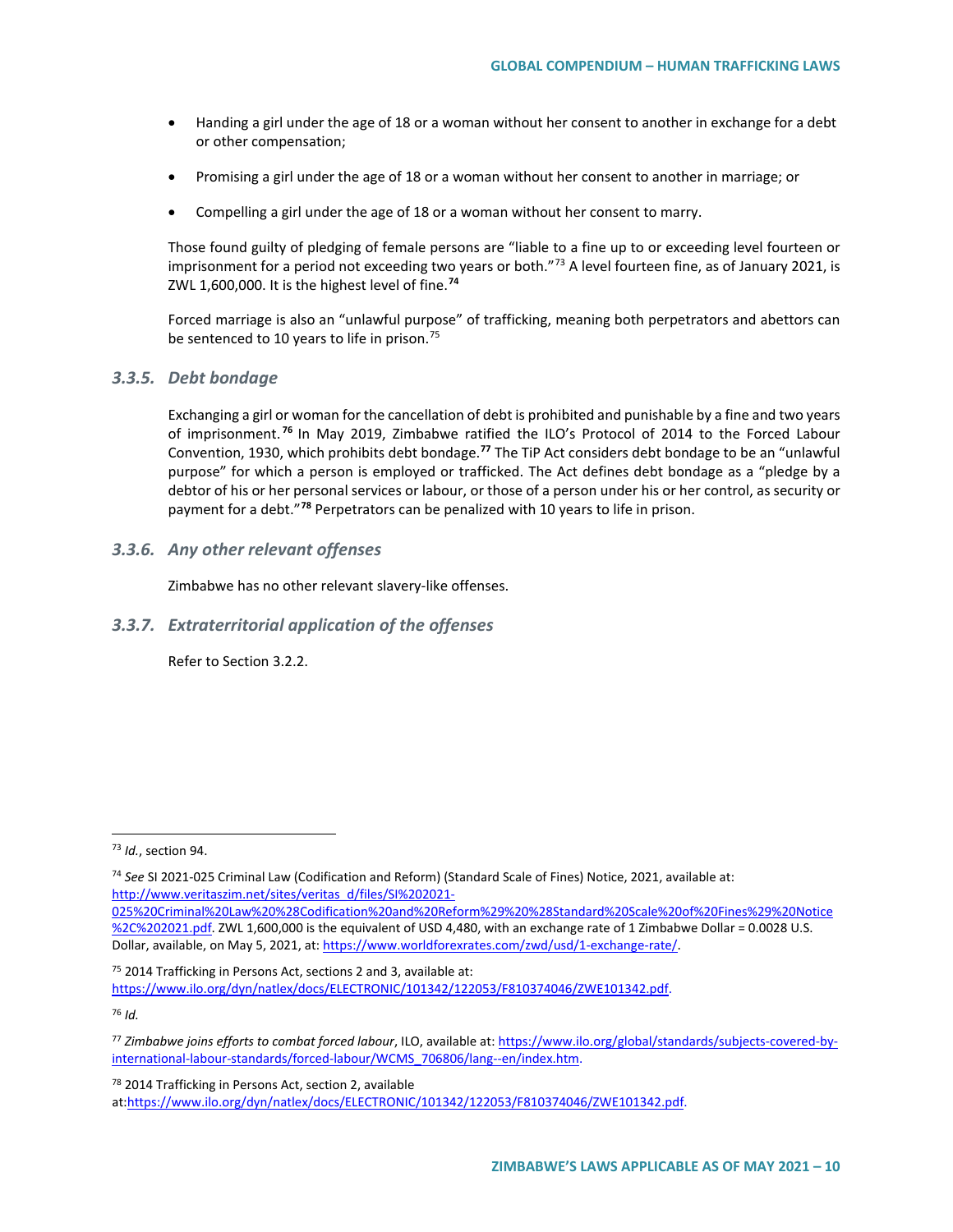# **3.4. Human Trafficking/Smuggling-Related Criminal Offenses**

## *3.4.1. International and domestic trafficking/smuggling of people*

Zimbabwe ratified the United Nations Convention Against Transnational Organized Crime on December 12, 2007, and acceded to the Trafficking in Persons Protocol on December 13, 2013.<sup>79</sup> Subsequently, Zimbabwe enacted the TiP Act to penalize trafficking and smuggling of people in and out of Zimbabwe. The TiP Act also makes it a crime to knowingly aid and abet or profit from trafficking. Section 3 of the Act includes a broad range of trafficking crimes covered by the 10-year prison sentence penalty. The TiP Act defines aggravated circumstances in trafficking as cases where: the victim is a child; the victim is disabled; child adoption laws of any country are abused; an organized crime group committed the trafficking; the trafficker had parental rights over the victim; the trafficker was a member of the police or clergy; the victim died, became mentally ill, was mutilated, or was infected with human immunodeficiency virus or any other sexually transmitted disease; or the victim was trafficked involuntarily through violence, fraud, drugging, or other means. [80](#page-10-1) Section 4 of the TiP Act empowers law enforcement in Zimbabwe to question and detain anyone going into or out of Zimbabwe.<sup>[81](#page-10-2)</sup>

Despite the laws against trafficking, prosecutions have been minimal. The U.S. State Department reports Zimbabwe investigated seven potential trafficking cases in the 2020 reporting period and two in the 2019 reporting period, leading to six prosecutions in the 2020 reporting period, compared to two in 2018.<sup>[82](#page-10-3)</sup> Despite 20 possible cases connected to trafficking in Kuwait, Zimbabwe's prosecutions were limited. There were no convictions in the 2020 reporting period and one conviction in the 2019 reporting period.<sup>[83](#page-10-4)</sup> The U.S. State Department reports that Zimbabwe "charged traffickers in three additional cases with rape and assault rather than trafficking due to a lack of familiarity with the anti-trafficking law."<sup>[84](#page-10-5)</sup>

### *3.4.2. International and domestic trafficking in children*

The TiP Act makes the trafficking of children a crime with aggravated circumstances. Therefore, perpetrators and those who knowingly aid and abet the trafficking of children are punishable by penalties ranging from 10 years to life in prison.<sup>[85](#page-10-6)</sup>

<span id="page-10-5"></span><span id="page-10-4"></span><sup>83</sup> *Id.*

<span id="page-10-0"></span> $79$  The Zimbabwe Trafficking in Persons National Plan of Action (NAPLAC), p. 7, available at: [https://www.unodc.org/documents/southernafrica/Publications/CriminalJusticeIntegrity/TraffickinginPersons/Zimbabwe\\_TIP\\_](https://www.unodc.org/documents/southernafrica/Publications/CriminalJusticeIntegrity/TraffickinginPersons/Zimbabwe_TIP_National_Plan_of_Action.pdf) National Plan of Action.pdf.

<span id="page-10-1"></span><sup>80 2014</sup> Trafficking in Persons Act, section 3, available at: [https://www.ilo.org/dyn/natlex/docs/ELECTRONIC/101342/122053/F810374046/ZWE101342.pdf.](https://www.ilo.org/dyn/natlex/docs/ELECTRONIC/101342/122053/F810374046/ZWE101342.pdf)

<span id="page-10-2"></span><sup>81</sup> *Id.*, section 4.

<span id="page-10-3"></span><sup>&</sup>lt;sup>82</sup> U.S. Dep't of State, 2020 Trafficking in Persons Report: Zimbabwe, available at: [https://www.state.gov/wp](https://www.state.gov/reports/2020-trafficking-in-persons-report/zimbabwe/)[content/uploads/2020/06/2020-TIP-Report-Complete-062420-FINAL.pdf.](https://www.state.gov/reports/2020-trafficking-in-persons-report/zimbabwe/) 

<span id="page-10-6"></span><sup>85 2014</sup> Trafficking in Persons Act, section 3, available at: [https://www.ilo.org/dyn/natlex/docs/ELECTRONIC/101342/122053/F810374046/ZWE101342.pdf.](https://www.ilo.org/dyn/natlex/docs/ELECTRONIC/101342/122053/F810374046/ZWE101342.pdf)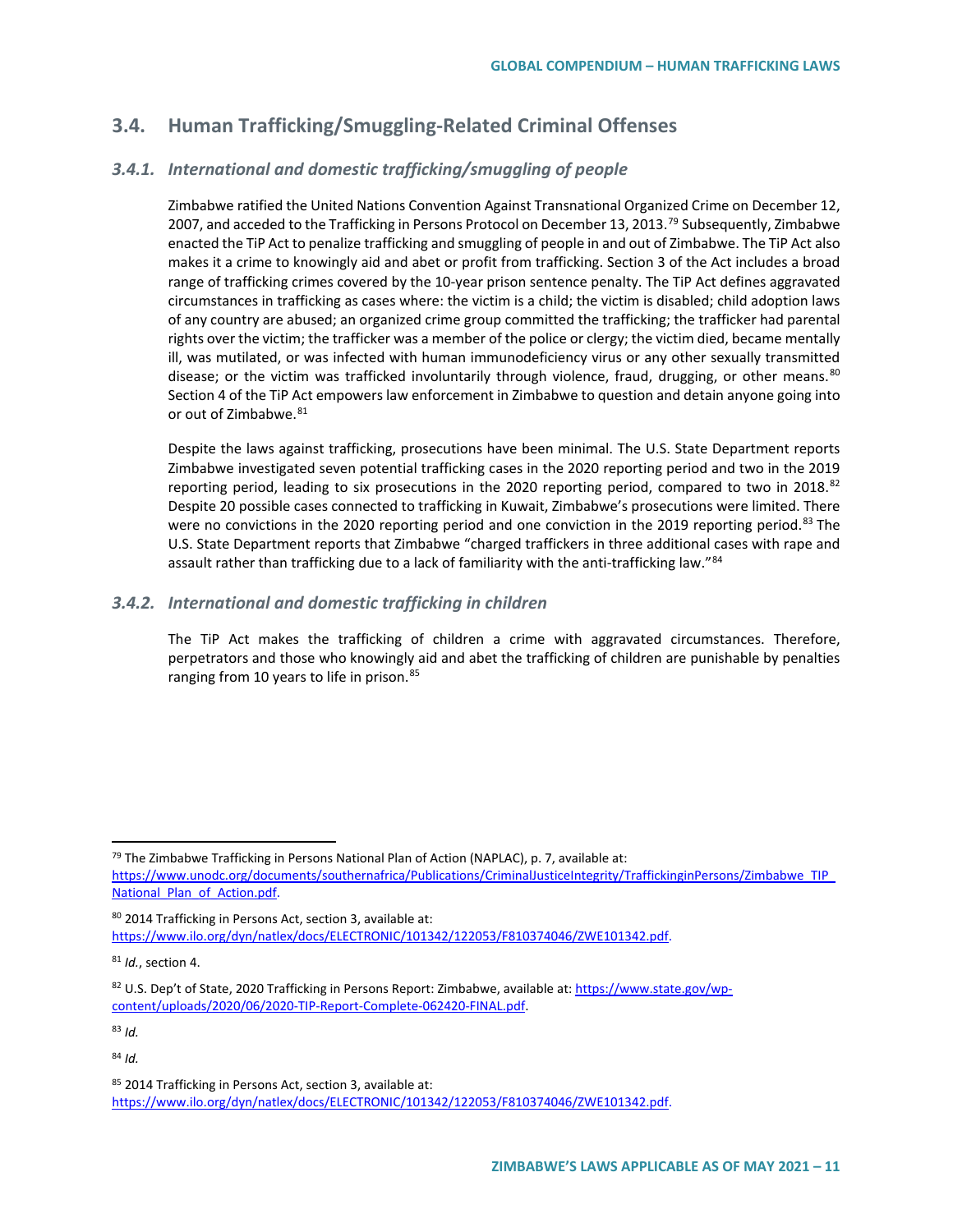#### *3.4.3. Victim harboring*

Under the TiP Act, it is unlawful to knowingly harbor victims of human trafficking. The punishment is up to 10 years in prison or a fine, with the penalty increasing to more than 10 years in prison if aggravated circumstances apply.[86](#page-11-0)

#### *3.4.4. Extraterritorial application of human trafficking and smuggling offenses*

Refer to Section 3.2.2.

## **3.5. Online Exploitation of Children Offenses**

Online exploitation of all victims, not just children, is covered under section 3 of the TiP Act. For example, the TiP Act penalizes an internet service provider operating in Zimbabwe that is aware that information, advertisements, or distribution of material related to trafficking or trafficking victims is present on its websites or servers. Additionally, pornography is considered an "unlawful purpose" under the TiP Act, so persons who are trafficking those victims both involuntarily and voluntarily can be punished with 10 years to life in prison.<sup>[87](#page-11-1)</sup> The TiP Act states that victims of pornography, prostitution, or other crimes during the time they were trafficked will not be charged.<sup>[88](#page-11-2)</sup>

## **3.6. Child Sex Tourism Offenses**

The Criminal Law Act, section 72, makes it a crime for a person outside Zimbabwe to conspire with a person within Zimbabwe to commit a sexual crime (such as assault, rape, or sex with a minor). Perpetrators "shall be guilty of conspiracy or incitement, as the case may be, to commit the appropriate crime and liable to be sentenced accordingly," according to the law. The Criminal Law Act also specifies that the person can be charged regardless of whether the act they conspired to commit is illegal in their jurisdiction.<sup>[89](#page-11-3)</sup>

# **4. ZIMBABWE'S SUPPLY CHAIN REPORTING LEGISLATION**

Zimbabwe does not have official legislation on supply chain reporting.<sup>[90](#page-11-4)</sup> Supply chain monitoring is left to individual companies and employers, which is ineffective.<sup>[91](#page-11-5)</sup> However, under the TiP Act, any company incorporated or registered in Zimbabwe can be liable for the crime of forced labour.<sup>[92](#page-11-6)</sup>

<span id="page-11-2"></span><sup>88</sup> *Id.*, section 3.

<span id="page-11-4"></span>90 2014 Trafficking in Persons Act, available at: [https://www.ilo.org/dyn/natlex/docs/ELECTRONIC/101342/122053/F810374046/ZWE101342.pdf.](https://www.ilo.org/dyn/natlex/docs/ELECTRONIC/101342/122053/F810374046/ZWE101342.pdf) 

<span id="page-11-5"></span><sup>91</sup> *2019 Findings on the Worst Forms of Child Labor: Zimbabwe*, U.S. Department of Labor, available at: [https://www.dol.gov/sites/dolgov/files/ILAB/child\\_labor\\_reports/tda2019/Zimbabwe.pdf.](https://www.dol.gov/sites/dolgov/files/ILAB/child_labor_reports/tda2019/Zimbabwe.pdf)

<span id="page-11-6"></span>92 Section (3) of the Interpretation Act [chapter 1:01], available at[: https://zimlii.org/zw/legislation/num](https://zimlii.org/zw/legislation/num-act/1962/1/Interpretation%20Act%20%5BChapter%201-01%5D.pdf)[act/1962/1/Interpretation%20Act%20%5BChapter%201-01%5D.pdf.](https://zimlii.org/zw/legislation/num-act/1962/1/Interpretation%20Act%20%5BChapter%201-01%5D.pdf)

<span id="page-11-0"></span> <sup>86</sup> *Id.*

<span id="page-11-1"></span><sup>87</sup> *Id.*, sections 2 and 3.

<span id="page-11-3"></span><sup>89</sup> Criminal Law (Codification and Reform) Act, section 72, available at[: https://www.refworld.org/pdfid/4c45b64c2.pdf.](https://www.refworld.org/pdfid/4c45b64c2.pdf)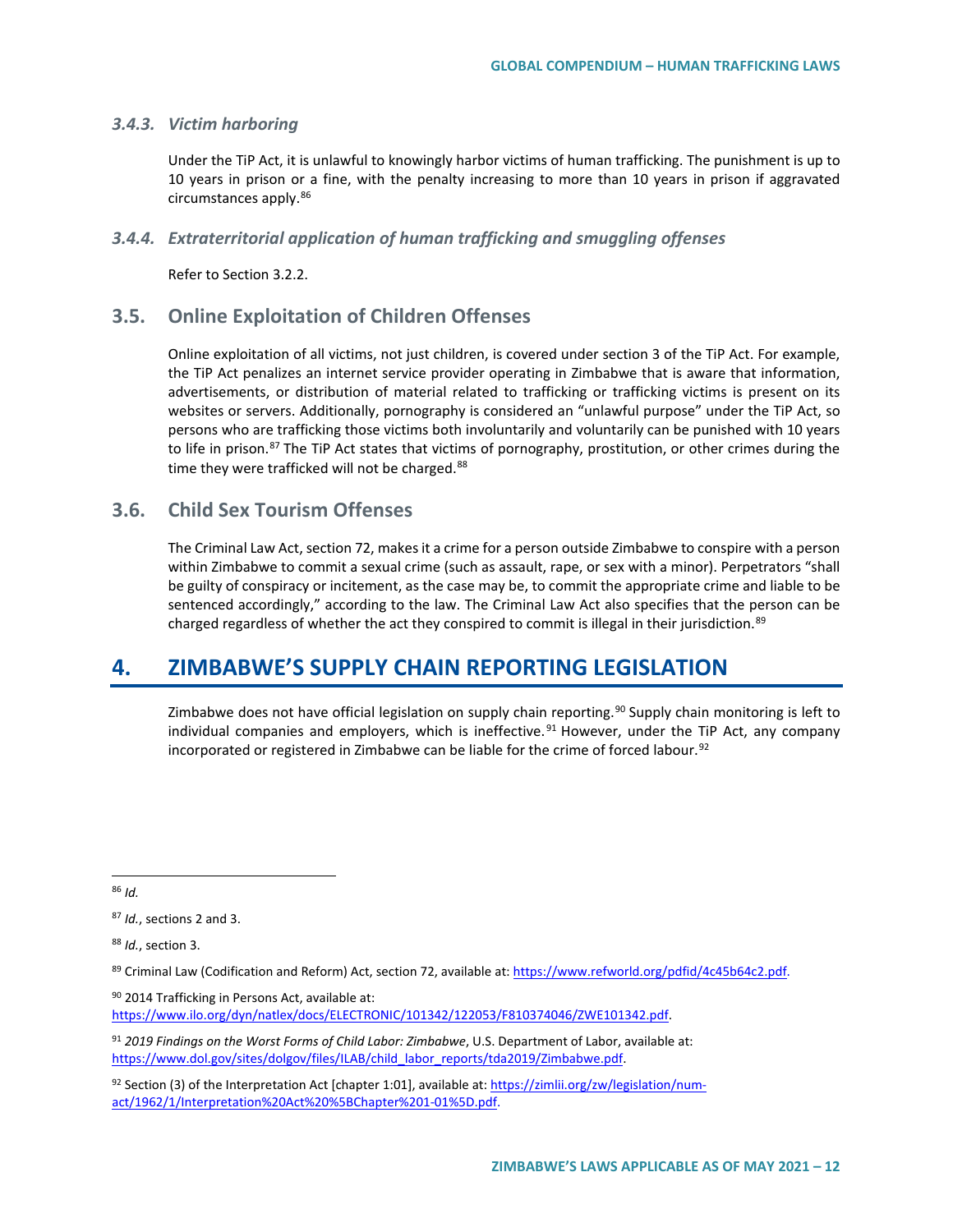# **5. FORCED LABOR: OVERVIEW OF ZIMBABWE'S APPLICABLE EMPLOYMENT AND MIGRATION LAWS**

## **5.1. Employment Law Rights for Victims of Human Trafficking and Forced Labor**

The Constitution and the Labour Act prohibit forced labour.<sup>[93](#page-12-0)</sup> The Labour Act defines forced labour to mean any work or services which persons are required to perform against their will under the threat of some form of punishment.<sup>[94](#page-12-1)</sup>

A person who does not comply with the Labour Act's regulations is guilty of an offence and liable for a fine not exceeding ZWL 120,000 and imprisonment for a period not exceeding two years.<sup>[95](#page-12-2)</sup>

# **5.2. Applicability of Employment Legislation in the Context of Forced Labor or Trafficking**

The employment law protects all types of employees, including those who are engaged on the basis of fixed term and casual contracts. The Labour Act applies to all employees except members of the disciplined forces, members of the public service, and employees whose conditions of service are regulated by the Constitution.[96](#page-12-3)

## **5.3. Statutory Rights**

The main sources of employment law are the Constitution, the Labour Act, industry-specific collective bargaining agreements, common law, judicial precedent, and authoritative texts.<sup>[97](#page-12-4)</sup>

### *5.3.1. Rights to minimum wages, entitlements, and other applicable minimum standards*

Part IV of the Labour Act stipulates minimum conditions of service, including the accrual of vacation leave days, maternity leave, sick leave, and employee's rights following termination of an employment contract. Industry-specific collective bargaining agreements, which are made under section 74 of the Labour Act, may provide minimum conditions applicable to an industry or sector. Those conditions cannot be less than the Labour Act's standards.<sup>[98](#page-12-5)</sup>

Workers have the right to change jobs after serving due notice on their employer. Due notice is defined as two weeks for contracts lasting less than six months, one month for contracts lasting over six months but

<span id="page-12-5"></span><span id="page-12-4"></span><sup>97</sup> *Id.*

<span id="page-12-0"></span><sup>93</sup> Constitution of Zimbabwe, arts. 54–55, available at: [https://www.constituteproject.org/constitution/Zimbabwe\\_2013.pdf;](https://www.constituteproject.org/constitution/Zimbabwe_2013.pdf) Labour Act (1985), section 4(C), available at[: https://zimlii.org/zw/legislation/act/1985/16.](https://zimlii.org/zw/legislation/act/1985/16)

<span id="page-12-1"></span><sup>94</sup> Labour Act (1985), section 4(C), available at[: https://zimlii.org/zw/legislation/act/1985/16.](https://zimlii.org/zw/legislation/act/1985/16) *See also supra* Section 3.3.2.

<span id="page-12-2"></span><sup>95</sup> *Id.*, section 4(A)(3). ZWL 120,000 is the equivalent of USD 336, with an exchange rate of 1 Zimbabwe Dollar = 0.0028 U.S. Dollar, available on May 5, 2021, at[: https://www.worldforexrates.com/zwd/usd/1-exchange-rate/.](https://www.worldforexrates.com/zwd/usd/1-exchange-rate/)

<span id="page-12-3"></span><sup>96</sup> *Zimbabwe: Employment & Labour Laws and Regulations 2021*, International Comparative Legal Guides, available at: [https://iclg.com/practice-areas/employment-and-labour-laws-and-regulations/zimbabwe.](https://iclg.com/practice-areas/employment-and-labour-laws-and-regulations/zimbabwe)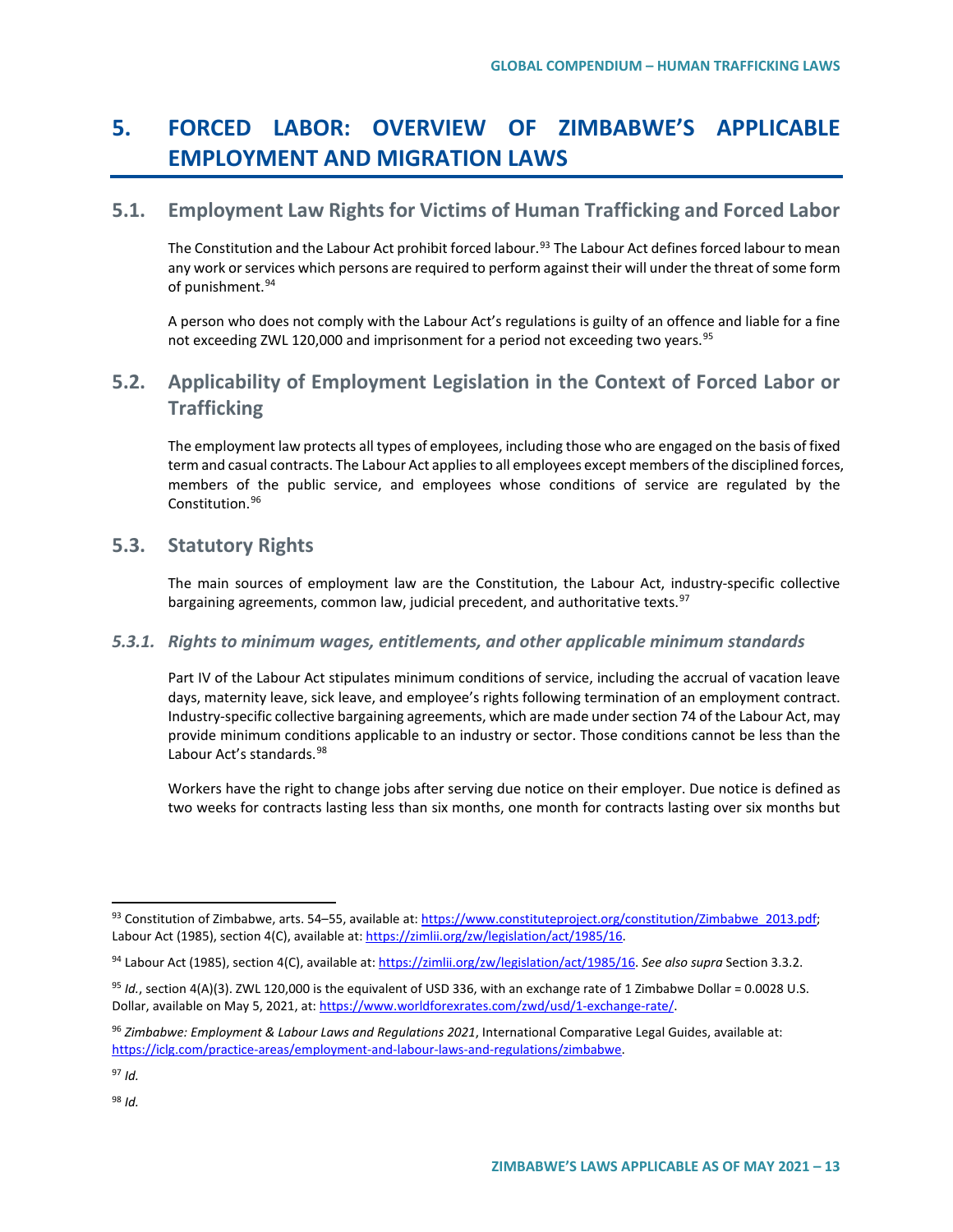less than a year, two months for contracts lasting one to two years, and three months for contracts lasting over two years.<sup>[99](#page-13-0)</sup>

Working time may be extended beyond the normal working hours set by the Ministry of Labour. Normal working hours are six hours per day for young workers and 9.5 hours per day for domestic workers. A collective bargaining agreement may regulate payment of overtime. $100$ 

#### *5.3.2. Claims available in relation to misrepresentations and "sham" arrangements*

A person who is trafficked involuntarily through fraud, extortion, or deception has remedies available to them as prescribed by the TiP Act, Section 5. A court that convicts a trafficker must also order the trafficker to compensate their victims for damages incurred.<sup>[101](#page-13-2)</sup>

#### *5.3.3. Claims available in relation to unlawful deductions, loans, and debt bondage*

Section 12A of the Labour Act prevents employers from taking unlawful deductions or remunerating employees with promissory notes.<sup>[102](#page-13-3)</sup> The TiP Act includes debt bondage as a human trafficking violation, for which remedies are prescribed in Section 5 of the Act. $103$ 

#### *5.3.4. Remedies*

Remedies for violations of the Labour Act, such as unlawful working conditions or forced labour, are governed by the Labour Court. The Labour Court can also refer labour disputes to labour officers, who oversee conciliation proceedings.[104](#page-13-5) The TiP Act also provides remedies for victims under Section 5 of the Act. Refer to Section 7 for more details.

#### *5.3.5. The well-being of workers: Inhumane working conditions*

The Ministry of Labour sets the regulations regarding working hours and overtime pay for workers in Zimbabwe. Normal working hours are six hours per day for young workers and 9.5 hours per day for domestic workers. Normal working hours for other workers are not specifically defined in the Labour Act, but are normally governed by collective bargaining agreements.<sup>[105](#page-13-6)</sup> Overtime work is not permitted for young workers under any circumstances. For domestic workers, overtime pay is paid at one-and-a-half times the hourly wage for overtime worked on a regular working day and two times the hourly wage for

<span id="page-13-1"></span><sup>100</sup> *Id.*, sections 17(3)(C & J) & 74(3)(E); Labour Relations (Employment of Children and Young Persons) Regulations, section 4(1)(a), available at: [https://www.law.co.zw/download/1050/;](https://www.law.co.zw/download/1050/) Labour Relations (Domestic Workers) Employment Regulations, section 5, available at[: https://www.ilo.org/dyn/natlex/docs/SERIAL/31951/27151/F1923737899/ZWE31951.pdf.](https://www.ilo.org/dyn/natlex/docs/SERIAL/31951/27151/F1923737899/ZWE31951.pdf)

<span id="page-13-2"></span>101 2014 Trafficking in Persons Act, sections 3 and 5, available at: [https://www.ilo.org/dyn/natlex/docs/ELECTRONIC/101342/122053/F810374046/ZWE101342.pdf.](https://www.ilo.org/dyn/natlex/docs/ELECTRONIC/101342/122053/F810374046/ZWE101342.pdf)

<span id="page-13-0"></span> <sup>99</sup> Labour Act (1985), section 12(4 & 5), available at[: https://zimlii.org/zw/legislation/act/1985/16.](https://zimlii.org/zw/legislation/act/1985/16) 

<span id="page-13-3"></span><sup>102</sup> Labour Act, section 12A, available at[: https://www.ilo.org/dyn/natlex/docs/ELECTRONIC/1850/76997/F-](https://www.ilo.org/dyn/natlex/docs/ELECTRONIC/1850/76997/F-1082062874/Labour%20Act%20No.%2016%20of%201985,%20as%20amended.pdf)[1082062874/Labour%20Act%20No.%2016%20of%201985,%20as%20amended.pdf.](https://www.ilo.org/dyn/natlex/docs/ELECTRONIC/1850/76997/F-1082062874/Labour%20Act%20No.%2016%20of%201985,%20as%20amended.pdf)

<span id="page-13-4"></span><sup>103</sup> 2014 Trafficking in Persons Act, sections 3 and 5, available at: [https://www.ilo.org/dyn/natlex/docs/ELECTRONIC/101342/122053/F810374046/ZWE101342.pdf.](https://www.ilo.org/dyn/natlex/docs/ELECTRONIC/101342/122053/F810374046/ZWE101342.pdf)

<span id="page-13-5"></span><sup>104</sup> Labour Act, sections 89 and 93, available at[: https://www.ilo.org/dyn/natlex/docs/ELECTRONIC/1850/76997/F-](https://www.ilo.org/dyn/natlex/docs/ELECTRONIC/1850/76997/F-1082062874/Labour%20Act%20No.%2016%20of%201985,%20as%20amended.pdf)[1082062874/Labour%20Act%20No.%2016%20of%201985,%20as%20amended.pdf.](https://www.ilo.org/dyn/natlex/docs/ELECTRONIC/1850/76997/F-1082062874/Labour%20Act%20No.%2016%20of%201985,%20as%20amended.pdf)

<span id="page-13-6"></span><sup>105</sup> Sharon C. Tayfield, *What You Need to Know About Payroll in Zimbabwe*, Global Payroll (July 2018), available at: [https://www.gpminstitute.com/publications-resources/Global-Payroll-Magazine/july-2018/what-you-need-to-know-about](https://www.gpminstitute.com/publications-resources/Global-Payroll-Magazine/july-2018/what-you-need-to-know-about-payroll-in-zimbabwe)[payroll-in-zimbabwe;](https://www.gpminstitute.com/publications-resources/Global-Payroll-Magazine/july-2018/what-you-need-to-know-about-payroll-in-zimbabwe) *Zimbabwe: Employment & Labour Laws and Regulations 2021*, ICLG, available at: [https://iclg.com/practice-areas/employment-and-labour-laws-and-regulations/zimbabwe.](https://iclg.com/practice-areas/employment-and-labour-laws-and-regulations/zimbabwe)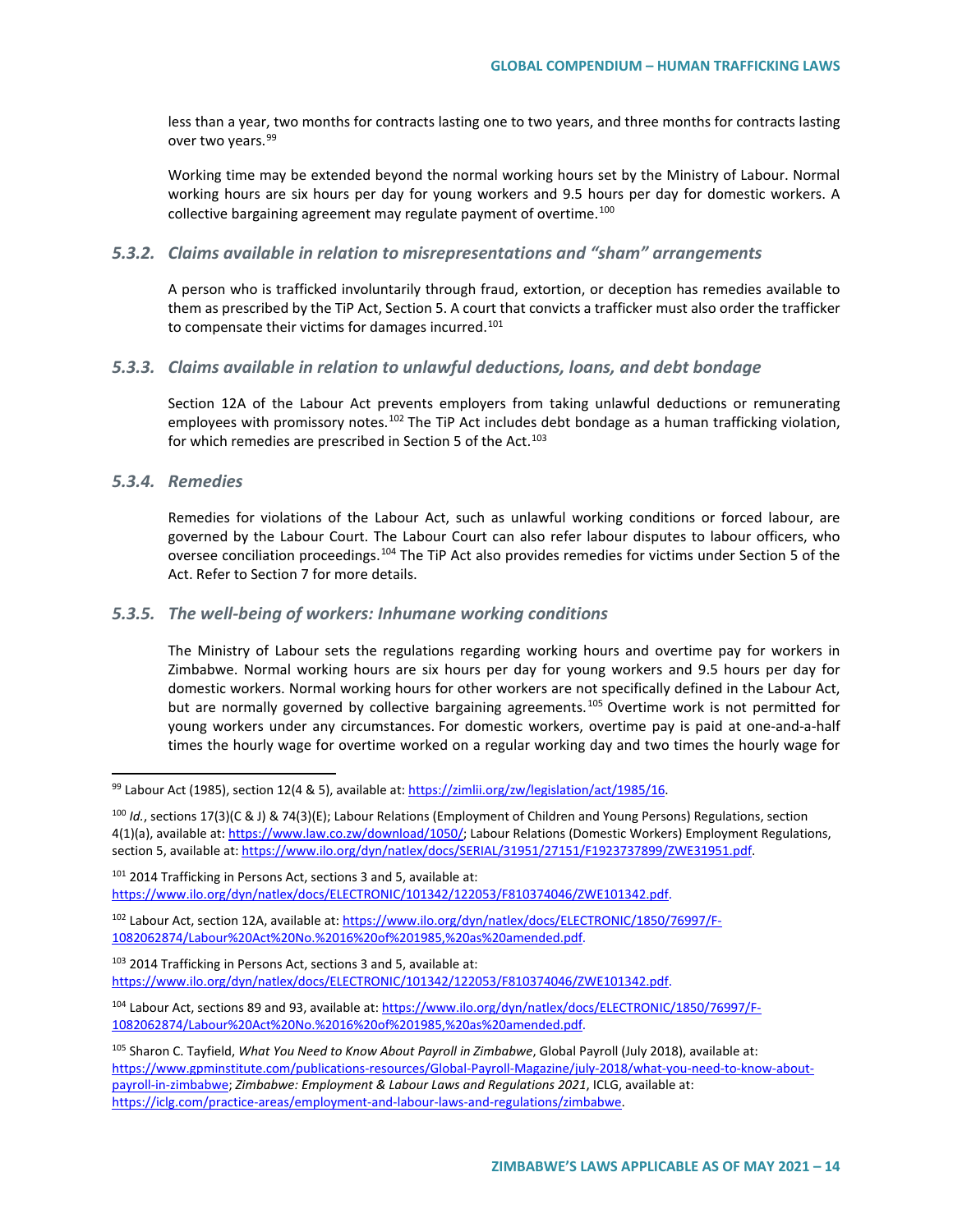overtime worked on a day off.<sup>[106](#page-14-0)</sup> Under the Labour Act, collective bargaining agreements for workers other than young or domestic workers may make provision for "all issues pertaining to overtime."<sup>[107](#page-14-1)</sup>

# **5.4. Rights to a Safe Workplace and Compensation Associated With Injuries or Illness**

Section 6 of the Labour Act, titled "Protection of employees' right to fair labour standards," protects workers by prohibiting employers from requiring employees to work under unsafe conditions. Employers found to be in violation of Section 6 must pay either a fine of no more than ZWL 120,000, spend no more than two years in prison, or both.<sup>[108](#page-14-2)</sup> Workers' compensation is governed by the National Social Security Authority (Accident Prevention and Workers' Compensation Scheme) Notice, 1990 (S.I. 68 of 1990).<sup>[109](#page-14-3)</sup>

# **5.5. Access to Justice and Practical Issues Associated With Enforcing Social Legislation**

Employers are barred from interfering with workers' access to justice, per Section 6(1)(E) of the Labour Act.<sup>[110](#page-14-4)</sup> Workers can seek compensation via the Labour Court, labour officers, collective action, or workers' compensation. Despite these legislative measures, however, victims still face barriers accessing justice in Zimbabwe. In 2020, the U.S. State Department reported, "The government did not respect workers' right to form or join unions, strike, and bargain collectively."<sup>[111](#page-14-5)</sup> They also reported that work hours and working condition violations are widespread, particularly in industries like agriculture that use informal migrant workers, and laws like the Labour Act protecting workers are rarely enforced.<sup>[112](#page-14-6)</sup>

## **5.6. Interaction Between Employment Law and Migration**

### *5.6.1. Employment rights affected where employment is unlawful under migration law*

Zimbabwe has a long history of labour migration and has been a sender, transmitter, and receiver of migrants. Inward migration has mostly been from neighboring countries, such as Malawi, Mozambique, and

<span id="page-14-6"></span><span id="page-14-5"></span><sup>111</sup> *Id.*, Section 7.

<span id="page-14-0"></span> <sup>106</sup> Labour Act, sections 17(3)(C & J) & 74(3)(E), available at[: https://www.ilo.org/dyn/natlex/docs/ELECTRONIC/1850/76997/F-](https://www.ilo.org/dyn/natlex/docs/ELECTRONIC/1850/76997/F-1082062874/Labour%20Act%20No.%2016%20of%201985,%20as%20amended.pdf)[1082062874/Labour%20Act%20No.%2016%20of%201985,%20as%20amended.pdf;](https://www.ilo.org/dyn/natlex/docs/ELECTRONIC/1850/76997/F-1082062874/Labour%20Act%20No.%2016%20of%201985,%20as%20amended.pdf) Labour Relations (Employment of Children and Young Persons) Regulations, section 4(1)(a), available at[: https://www.law.co.zw/download/1050/;](https://www.law.co.zw/download/1050/) Labour Relations (Domestic Workers) Employment Regulations, section 5, available at: [https://www.ilo.org/dyn/natlex/docs/SERIAL/31951/27151/F1923737899/ZWE31951.pdf.](https://www.ilo.org/dyn/natlex/docs/SERIAL/31951/27151/F1923737899/ZWE31951.pdf)

<span id="page-14-1"></span><sup>107</sup> Labour Act, section 74(3)(E), available at: [https://www.ilo.org/dyn/natlex/docs/ELECTRONIC/1850/76997/F-](https://www.ilo.org/dyn/natlex/docs/ELECTRONIC/1850/76997/F-1082062874/Labour%20Act%20No.%2016%20of%201985,%20as%20amended.pdf)[1082062874/Labour%20Act%20No.%2016%20of%201985,%20as%20amended.pdf.](https://www.ilo.org/dyn/natlex/docs/ELECTRONIC/1850/76997/F-1082062874/Labour%20Act%20No.%2016%20of%201985,%20as%20amended.pdf)

<span id="page-14-2"></span><sup>108</sup> Labour Act, section 6, available at[: https://www.ilo.org/dyn/natlex/docs/ELECTRONIC/1850/76997/F-](https://www.ilo.org/dyn/natlex/docs/ELECTRONIC/1850/76997/F-1082062874/Labour%20Act%20No.%2016%20of%201985,%20as%20amended.pdf)[1082062874/Labour%20Act%20No.%2016%20of%201985,%20as%20amended.pdf.](https://www.ilo.org/dyn/natlex/docs/ELECTRONIC/1850/76997/F-1082062874/Labour%20Act%20No.%2016%20of%201985,%20as%20amended.pdf) ZWL 120,000 is the equivalent of USD 336, with an exchange rate of 1 Zimbabwe Dollar = 0.0028 U.S. Dollar, available on May 5, 2021, at: [https://www.worldforexrates.com/zwd/usd/1-exchange-rate/.](https://www.worldforexrates.com/zwd/usd/1-exchange-rate/)

<span id="page-14-3"></span><sup>109</sup> National Social Security Authority (Accident Prevention and Workers' Compensation Scheme) Notice, 1990 (S.I. 68 of 1990), available at[: https://www.ilo.org/dyn/natlex/natlex4.detail?p\\_lang=en&p\\_isn=29289.](https://www.ilo.org/dyn/natlex/natlex4.detail?p_lang=en&p_isn=29289)

<span id="page-14-4"></span><sup>110</sup> Labour Act, section 6(1)(E), available at[: https://www.ilo.org/dyn/natlex/docs/ELECTRONIC/1850/76997/F-](https://www.ilo.org/dyn/natlex/docs/ELECTRONIC/1850/76997/F-1082062874/Labour%20Act%20No.%2016%20of%201985,%20as%20amended.pdf)[1082062874/Labour%20Act%20No.%2016%20of%201985,%20as%20amended.pdf.](https://www.ilo.org/dyn/natlex/docs/ELECTRONIC/1850/76997/F-1082062874/Labour%20Act%20No.%2016%20of%201985,%20as%20amended.pdf)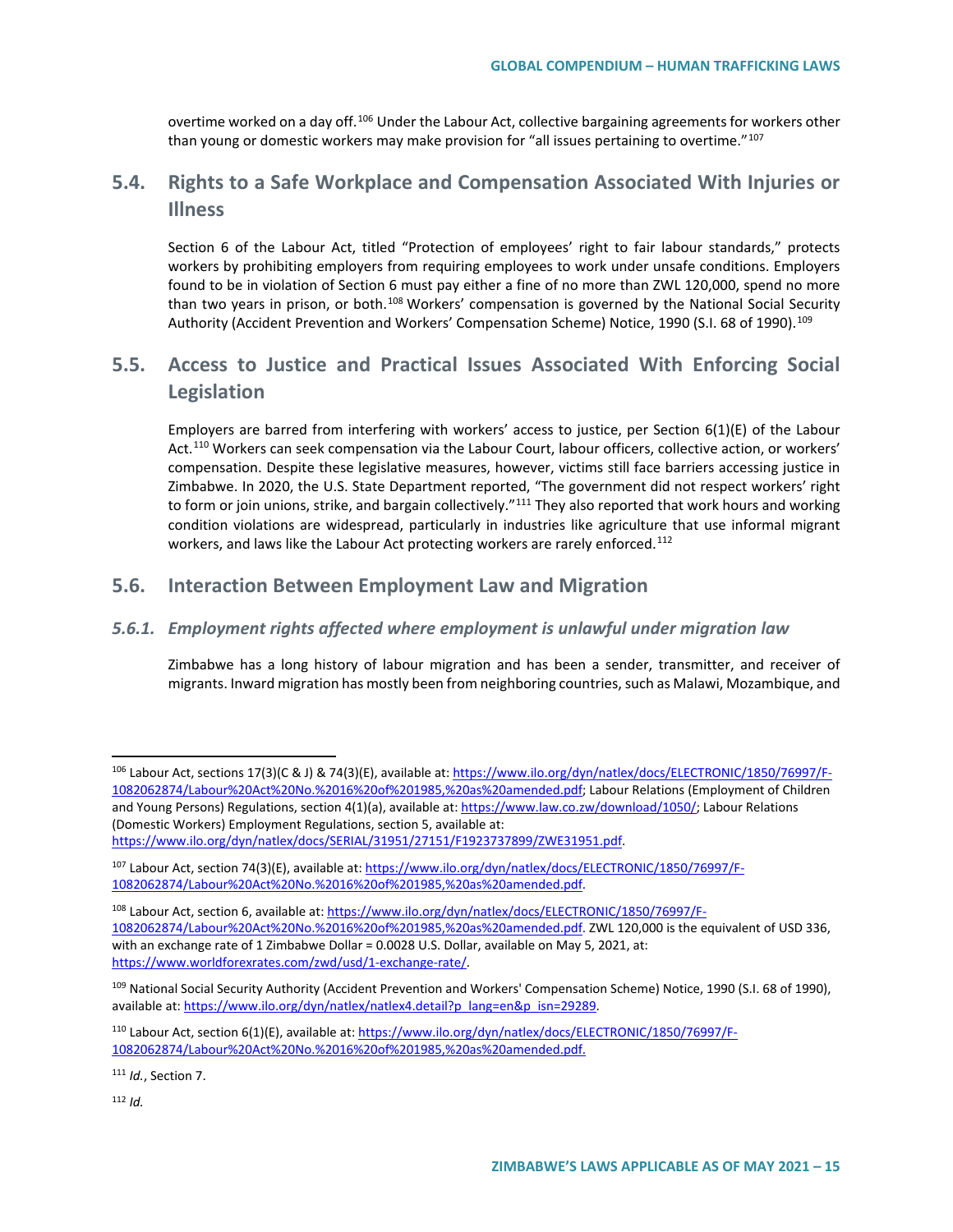South Africa. The causes of migration are both economic and political.<sup>[113](#page-15-0)</sup> Many Zimbabweans leave for other countries, including South Africa, largely to work in agriculture.<sup>[114](#page-15-1)</sup> This type of work is characterized by the absence of employment contracts and social protection, exploitative wages, long working hours, and lack of union representation and support from the employer.  $115$ 

The Government of Zimbabwe has undertaken several major initiatives to address the challenges presented by migration:

- The adoption of the National Diaspora Policy (2015) in conjunction with the enactment of the TiP Act and establishing the Anti-Trafficking Inter-Ministerial Committee in 2016;
- The adoption of the Zimbabwe National Employment Policy Framework (2010) and Zimbabwe Agenda for Sustainable Socio-Economic Transformation, which calls for measures to encourage remittances from the diaspora as a key strategy for economic growth and development;
- The development of the Zimbabwe United Nations Development Assistance Framework (**ZUNDAF**) (2016–2020) to work with institutions to formulate and implement socioeconomic policies, strategies, and programs for improved livelihoods and reduced poverty;
- Zimbabwe's Decent Work Country Program 2012–2018, which identified migration in terms of diaspora outreach, migration management, access to social benefits, finalization and adoption of the National Labour Migration Policy, and review of the bilateral agreement on labour and employment between Zimbabwe and South Africa; and
- The Government of Zimbabwe and the International Organization for Migration's Migration Management Strategy (2014–2018), which covers broad migration management issues relating to migration and development, counter-trafficking, community-based planning, integrated border management, internal migration, mixed migration flows, migrant health, and migration data, among others.[116](#page-15-3)

#### *5.6.2. Rights/remedies available under applicable migration law and regulations*

Refer to Section 7.

## **5.7. Employment Laws and Child Labor**

In 2019, Zimbabwe made moderate advancements to eliminate child labour in the areas of commercial sexual exploitation, mining, tobacco production, and agriculture, each sometimes as a result of human trafficking.<sup>[117](#page-15-4)</sup>

<span id="page-15-0"></span><sup>113</sup> National Labour Migration Policy for Zimbabwe, available at[: https://publications.iom.int/system/files/pdf/national-labour](https://publications.iom.int/system/files/pdf/national-labour-migration-policy-for-zimbabwe.pdf)[migration-policy-for-zimbabwe.pdf.](https://publications.iom.int/system/files/pdf/national-labour-migration-policy-for-zimbabwe.pdf)

<span id="page-15-1"></span><sup>114</sup> *The Regularization of Zimbabwean Migrants: A Case of Permanent Temporariness*, Center for Migration Studies, available at: [https://cmsny.org/publications/2018smsc-sihma-zimbabwe-regularization/.](https://cmsny.org/publications/2018smsc-sihma-zimbabwe-regularization/) 

<span id="page-15-2"></span><sup>115</sup> National Labour Migration Policy for Zimbabwe, p. xii, available at[:https://publications.iom.int/system/files/pdf/national](https://publications.iom.int/system/files/pdf/national-labour-migration-policy-for-zimbabwe.pdf)[labour-migration-policy-for-zimbabwe.pdf.](https://publications.iom.int/system/files/pdf/national-labour-migration-policy-for-zimbabwe.pdf)

<span id="page-15-3"></span><sup>116</sup> *Id.*

<span id="page-15-4"></span><sup>117</sup> *2019 Findings on the Worst Forms of Child Labor: Zimbabwe*, U.S. Department of Labor, p. 1, available at: [https://www.dol.gov/sites/dolgov/files/ILAB/child\\_labor\\_reports/tda2019/Zimbabwe.pdf.](https://www.dol.gov/sites/dolgov/files/ILAB/child_labor_reports/tda2019/Zimbabwe.pdf)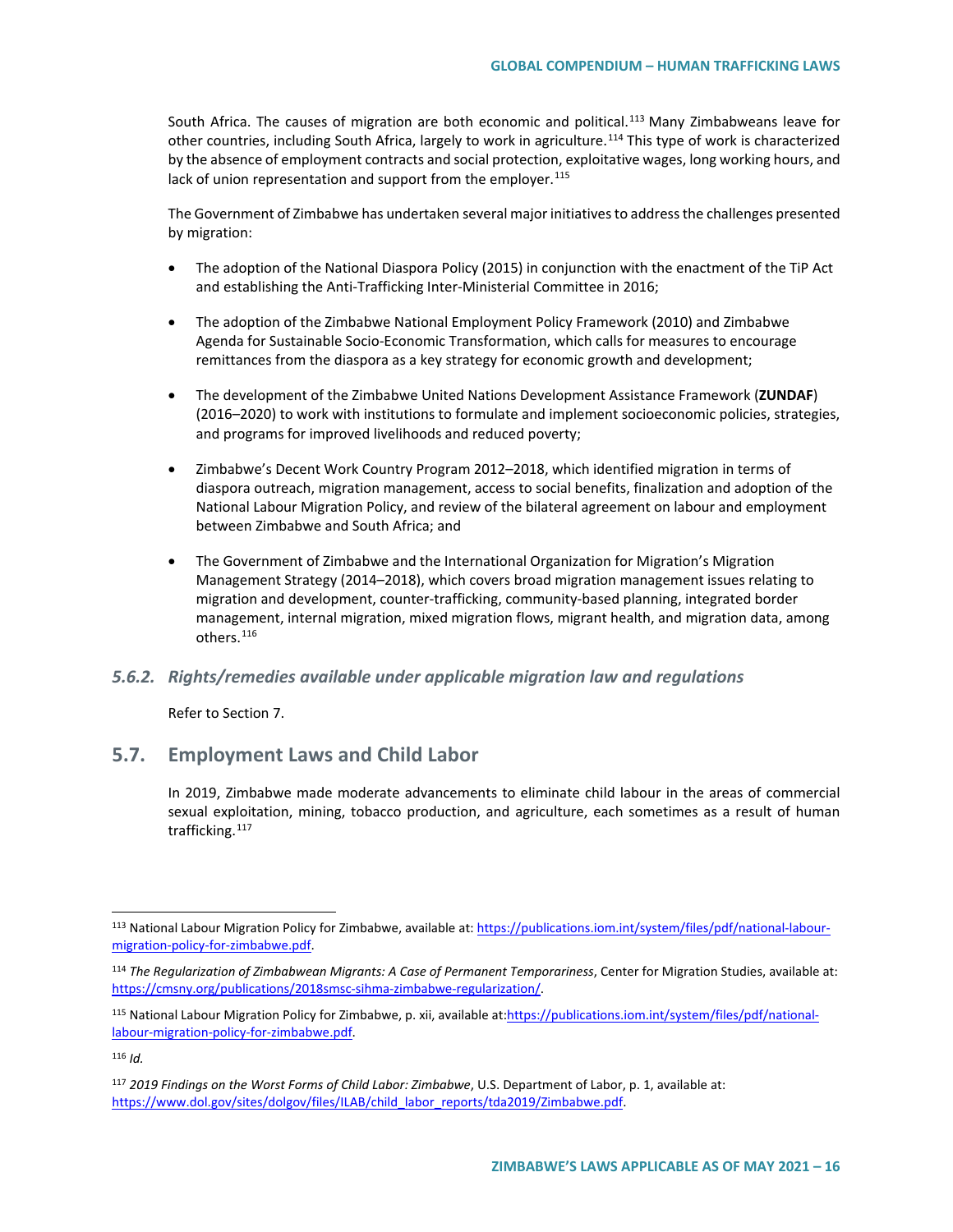The government prosecutes crimes related to the trafficking of children; however, law enforcement agencies lack resources to enforce child labour laws.<sup>[118](#page-16-0)</sup> In addition, gaps remain in the country's legal framework in the fight against child labour, including the lack of free basic education, which increases children's vulnerability to child labour.<sup>[119](#page-16-1)</sup>

Zimbabwe has ratified all key international conventions concerning child labour, including the International Labour Organization Convention 138, Minimum Age; International Labour Organization Convention 182, Worst Forms of Child Labour;<sup>[120](#page-16-2)</sup> UN Convention on the Rights of the Child Optional Protocol on Armed Conflict; [121](#page-16-3) UN Convention on the Rights of the Child Optional Protocol on the Sale of Children, Child Prostitution and Child Pornography;<sup>[122](#page-16-4)</sup> and the Palermo Protocol on Trafficking in Persons.<sup>[123](#page-16-5)</sup>

The Government of Zimbabwe has established laws and regulations related to child labour that meet international standards, including a minimum age for work of  $16<sub>i</sub>^{124}$  $16<sub>i</sub>^{124}$  $16<sub>i</sub>^{124}$  a minimum age for hazardous work of  $18;^{125}$  $18;^{125}$  $18;^{125}$  a prohibition of forced labour;<sup>[126](#page-16-8)</sup> a prohibition of child trafficking;<sup>[127](#page-16-9)</sup> and a prohibition of commercial sexual exploitation of children.<sup>[128](#page-16-10)</sup>

The minimum age is 16 years old for voluntary state military recruitment, <sup>[129](#page-16-11)</sup> and the state military is prohibited from compulsory recruitment of children.<sup>[130](#page-16-12)</sup>

<span id="page-16-3"></span><sup>121</sup> Optional Protocol on the Involvement of Children in Armed Conflict, available at: [https://childrenandarmedconflict.un.org/tools-for-action/optional-protocol/.](https://childrenandarmedconflict.un.org/tools-for-action/optional-protocol/) 

<span id="page-16-4"></span><sup>122</sup> UN CRC Optional Protocol on the Sale of Children, Child Prostitution and Child Pornography, available at: [https://treaties.un.org/Pages/ViewDetails.aspx?src=TREATY&mtdsg\\_no=IV-11-c&chapter=4&clang=\\_en.](https://treaties.un.org/Pages/ViewDetails.aspx?src=TREATY&mtdsg_no=IV-11-c&chapter=4&clang=_en)

<span id="page-16-5"></span><sup>123</sup> United Nations Convention against Transnational Organized Crime and the Protocols Thereto, available at: [https://www.unodc.org/unodc/en/organized-crime/intro/UNTOC.html.](https://www.unodc.org/unodc/en/organized-crime/intro/UNTOC.html) 

<span id="page-16-6"></span><sup>124</sup> Labour Act, section 9, available at[: https://www.ilo.org/dyn/natlex/docs/ELECTRONIC/1850/76997/F-](https://www.ilo.org/dyn/natlex/docs/ELECTRONIC/1850/76997/F-1082062874/Labour%20Act%20No.%2016%20of%201985,%20as%20amended.pdf)[1082062874/Labour%20Act%20No.%2016%20of%201985,%20as%20amended.pdf;](https://www.ilo.org/dyn/natlex/docs/ELECTRONIC/1850/76997/F-1082062874/Labour%20Act%20No.%2016%20of%201985,%20as%20amended.pdf) Children's Act, section 10(A), available at: [https://www.justice.gov/sites/default/files/eoir/legacy/2013/11/08/childrens\\_act.pdf.](https://www.justice.gov/sites/default/files/eoir/legacy/2013/11/08/childrens_act.pdf)

<span id="page-16-7"></span><sup>125</sup> Labour Act, section 9, available at[: https://www.ilo.org/dyn/natlex/docs/ELECTRONIC/1850/76997/F-](https://www.ilo.org/dyn/natlex/docs/ELECTRONIC/1850/76997/F-1082062874/Labour%20Act%20No.%2016%20of%201985,%20as%20amended.pdf)[1082062874/Labour%20Act%20No.%2016%20of%201985,%20as%20amended.pdf;](https://www.ilo.org/dyn/natlex/docs/ELECTRONIC/1850/76997/F-1082062874/Labour%20Act%20No.%2016%20of%201985,%20as%20amended.pdf) Children's Act, section 10(A)(4), available at: [https://www.justice.gov/sites/default/files/eoir/legacy/2013/11/08/childrens\\_act.pdf.](https://www.justice.gov/sites/default/files/eoir/legacy/2013/11/08/childrens_act.pdf)

<span id="page-16-8"></span><sup>126</sup> Constitution of Zimbabwe, arts. 54–55, available at: [https://www.constituteproject.org/constitution/Zimbabwe\\_2013.pdf;](https://www.constituteproject.org/constitution/Zimbabwe_2013.pdf) Labour Act, section 4(A), available at: [https://www.ilo.org/dyn/natlex/docs/ELECTRONIC/1850/76997/F-](https://www.ilo.org/dyn/natlex/docs/ELECTRONIC/1850/76997/F-1082062874/Labour%20Act%20No.%2016%20of%201985,%20as%20amended.pdf)[1082062874/Labour%20Act%20No.%2016%20of%201985,%20as%20amended.pdf.](https://www.ilo.org/dyn/natlex/docs/ELECTRONIC/1850/76997/F-1082062874/Labour%20Act%20No.%2016%20of%201985,%20as%20amended.pdf)

<span id="page-16-9"></span><sup>127</sup> 2014 Trafficking in Persons Act, section 3, available a[t:https://www.ilo.org/dyn/natlex/docs/ELECTRONIC/101342/122053/F810374046/ZWE101342.pdf.](https://www.ilo.org/dyn/natlex/docs/ELECTRONIC/101342/122053/F810374046/ZWE101342.pdf)

<span id="page-16-10"></span><sup>128</sup> Criminal Law (Codification and Reform) Act, sections 61, 83, 86 and 87, available at: [https://www.refworld.org/pdfid/4c45b64c2.pdf;](https://www.refworld.org/pdfid/4c45b64c2.pdf) Children's Act, section 8(2)a, available at: [https://www.justice.gov/sites/default/files/eoir/legacy/2013/11/08/childrens\\_act.pdf;](https://www.justice.gov/sites/default/files/eoir/legacy/2013/11/08/childrens_act.pdf) 2014 Trafficking in Persons Act, section 3, available at: [https://www.ilo.org/dyn/natlex/docs/ELECTRONIC/101342/122053/F810374046/ZWE101342.pdf.](https://www.ilo.org/dyn/natlex/docs/ELECTRONIC/101342/122053/F810374046/ZWE101342.pdf)

<span id="page-16-11"></span>129 National Service Act, sections 5, 9, and 10, available at: [https://www.ilo.org/dyn/natlex/docs/ELECTRONIC/101336/122043/F272718380/ZWE101336.pdf.](https://www.ilo.org/dyn/natlex/docs/ELECTRONIC/101336/122043/F272718380/ZWE101336.pdf)

<span id="page-16-12"></span><sup>130</sup> *Id.*, section 9.

<span id="page-16-0"></span> <sup>118</sup> *Id.*

<span id="page-16-1"></span><sup>119</sup> *Id.*

<span id="page-16-2"></span><sup>120</sup> Convention No. 138 on Minimum Age and Convention No. 182 on the Worst Forms of Child Labour, ILO Conventions on Child Labour, available at: [https://www.ilo.org/ipec/facts/ILOconventionsonchildlabour/lang--en/index.htm.](https://www.ilo.org/ipec/facts/ILOconventionsonchildlabour/lang--en/index.htm)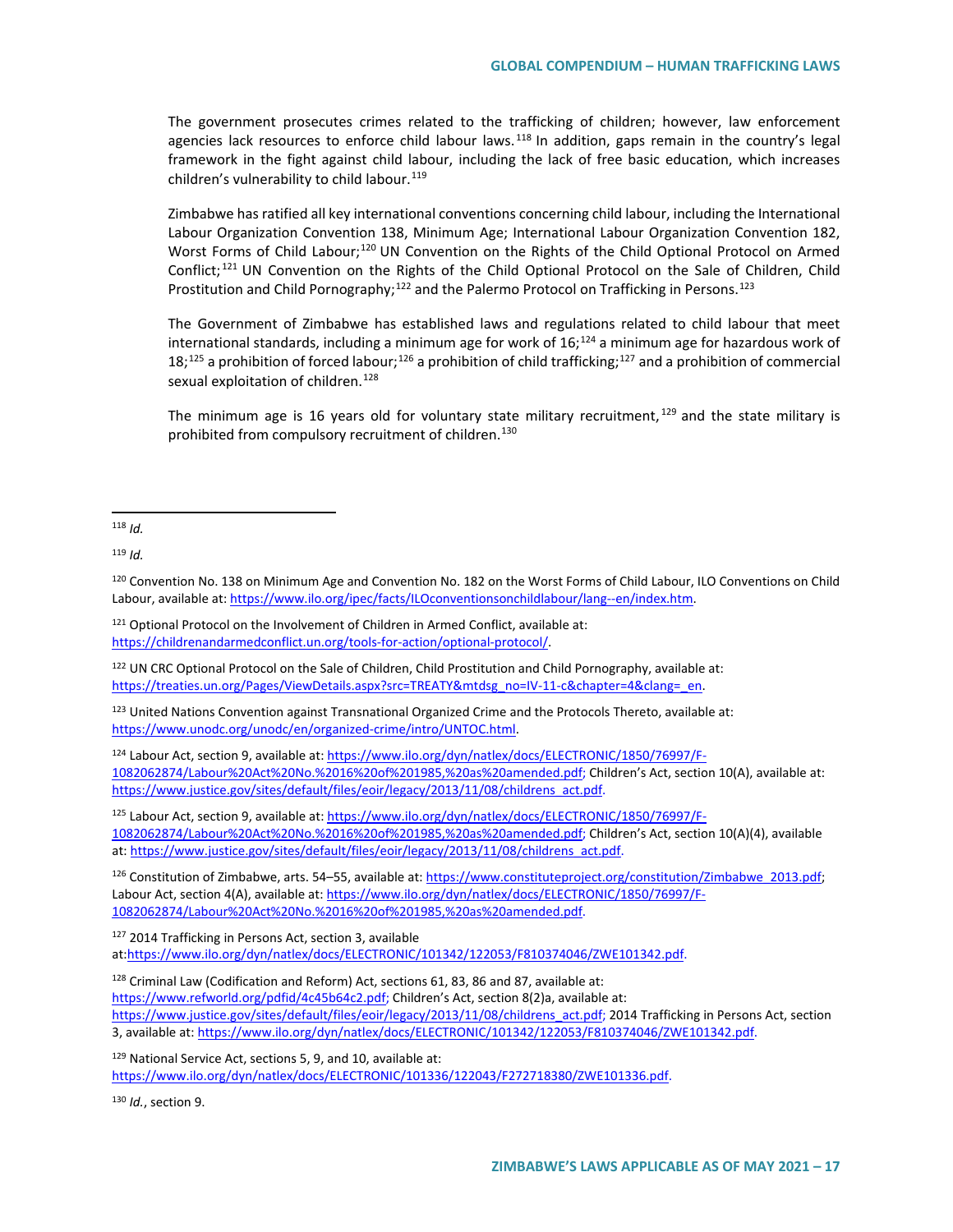However, gaps exist in Zimbabwe's legal framework to adequately protect children from the worst forms of child labour, including no prohibition of military recruitment by non-state armed groups, no compulsory education age, and no free public education. $131$ 

## **6. GOVERNMENT PROCUREMENT RULES**

## **6.1. Overview**

Zimbabwe has laws that establish regulatory authorities responsible for the monitoring and oversight of public procurement. The laws charge regulatory authorities with harmonizing the existing government policies and practices by regulating, setting standards, and developing the legal framework and professional capacity for public procurement at the national level. Zimbabwe is also in the midst of implementing a fiveyear Strategic Plan (2019–2023) related to public procurement that identifies five objectives: (1) improving public procurement effectiveness through targeted capacity building of market players; (2) increasing private sector competition in public markets; (3) increasing the value received for the money spent; (4) increasing transparency and accountability in the public procurement processes; and (5) promoting regulatory compliance.<sup>[132](#page-17-1)</sup> As of April 2021, no federal or state procurement statute, rule, or procedure specifically addresses human trafficking in procurement. Improvements in the government procurement process may indirectly benefit the detection and prevention of human trafficking.

## **6.2. Public Procurement and Disposal of Public Assets Act**

The Public Procurement and Disposal of Public Assets Act (**Public Procurement Act**) came into force in January 2018. It repealed the Procurement Act and abolished the State Procurement Board, a body which conducted procurement on behalf of government entities.<sup>[133](#page-17-2)</sup> The Public Procurement Act regulates the procurement cycle from procurement planning, approaches to the market, evaluation and award of tenders, contract management, and disposal of assets.<sup>[134](#page-17-3)</sup> The Public Procurement Act establishes the Procurement Regulatory Authority of Zimbabwe (**PRAZ)**, which aims to "promote the training and professional development of persons engaged in public procurement so as to ensure their adherence to high ethical standards."<sup>[135](#page-17-4)</sup> The mandate of PRAZ is "to supervise public procurement proceedings to ensure transparency, fairness, honesty, cost-effectiveness and competition as required by Section 315 of the

<span id="page-17-0"></span> <sup>131</sup> *2019 Findings on the Worst Forms of Child Labor: Zimbabwe*, U.S. Department of Labor, available at: [https://www.dol.gov/sites/dolgov/files/ILAB/child\\_labor\\_reports/tda2019/Zimbabwe.pdf.](https://www.dol.gov/sites/dolgov/files/ILAB/child_labor_reports/tda2019/Zimbabwe.pdf)

<span id="page-17-1"></span><sup>132</sup> Nazaneen Ismail Ali, *Zimbabwe: public procurement reform to catalyze greater transparency and development*, World Bank Blogs (Feb. 1, 2019), available at[: https://blogs.worldbank.org/governance/zimbabwe-public-procurement-reform-catalyze](https://blogs.worldbank.org/governance/zimbabwe-public-procurement-reform-catalyze-greater-transparency-and-development)[greater-transparency-and-development.](https://blogs.worldbank.org/governance/zimbabwe-public-procurement-reform-catalyze-greater-transparency-and-development) 

<span id="page-17-2"></span><sup>133</sup> *Public Procurement and Disposal of Public Assets Act*, 2017, available at: [https://www.dpcorp.co.zw/assets/public](https://www.dpcorp.co.zw/assets/public-procurement--disposal-act-22-23-(002).pdf)[procurement--disposal-act-22-23-\(002\).pdf;](https://www.dpcorp.co.zw/assets/public-procurement--disposal-act-22-23-(002).pdf) Phillimon Mhlanga, *British firm completes e-govt procurement strategy*, Business Times (December 9, 2018), available at[: https://businesstimes.co.zw/british-firm-completes-e-govt-procurement-strategy/.](https://businesstimes.co.zw/british-firm-completes-e-govt-procurement-strategy/)

<span id="page-17-3"></span><sup>134</sup> *Zimbabwe Public Procurement Legislation Assessment*, SymaconSolutions (2019), available at[: https://www.tpp](https://www.tpp-rating.org/public/uploads/PPL%20Assessments%20ENG/PPL_Assessment_Zimbabwe_19.pdf)[rating.org/public/uploads/PPL%20Assessments%20ENG/PPL\\_Assessment\\_Zimbabwe\\_19.pdf.](https://www.tpp-rating.org/public/uploads/PPL%20Assessments%20ENG/PPL_Assessment_Zimbabwe_19.pdf)

<span id="page-17-4"></span><sup>135</sup> *Public Procurement and Disposal of Public Assets Act*, Section 5, 2017, available at: [https://www.dpcorp.co.zw/assets/public](https://www.dpcorp.co.zw/assets/public-procurement--disposal-act-22-23-(002).pdf)[procurement--disposal-act-22-23-\(002\).pdf.](https://www.dpcorp.co.zw/assets/public-procurement--disposal-act-22-23-(002).pdf)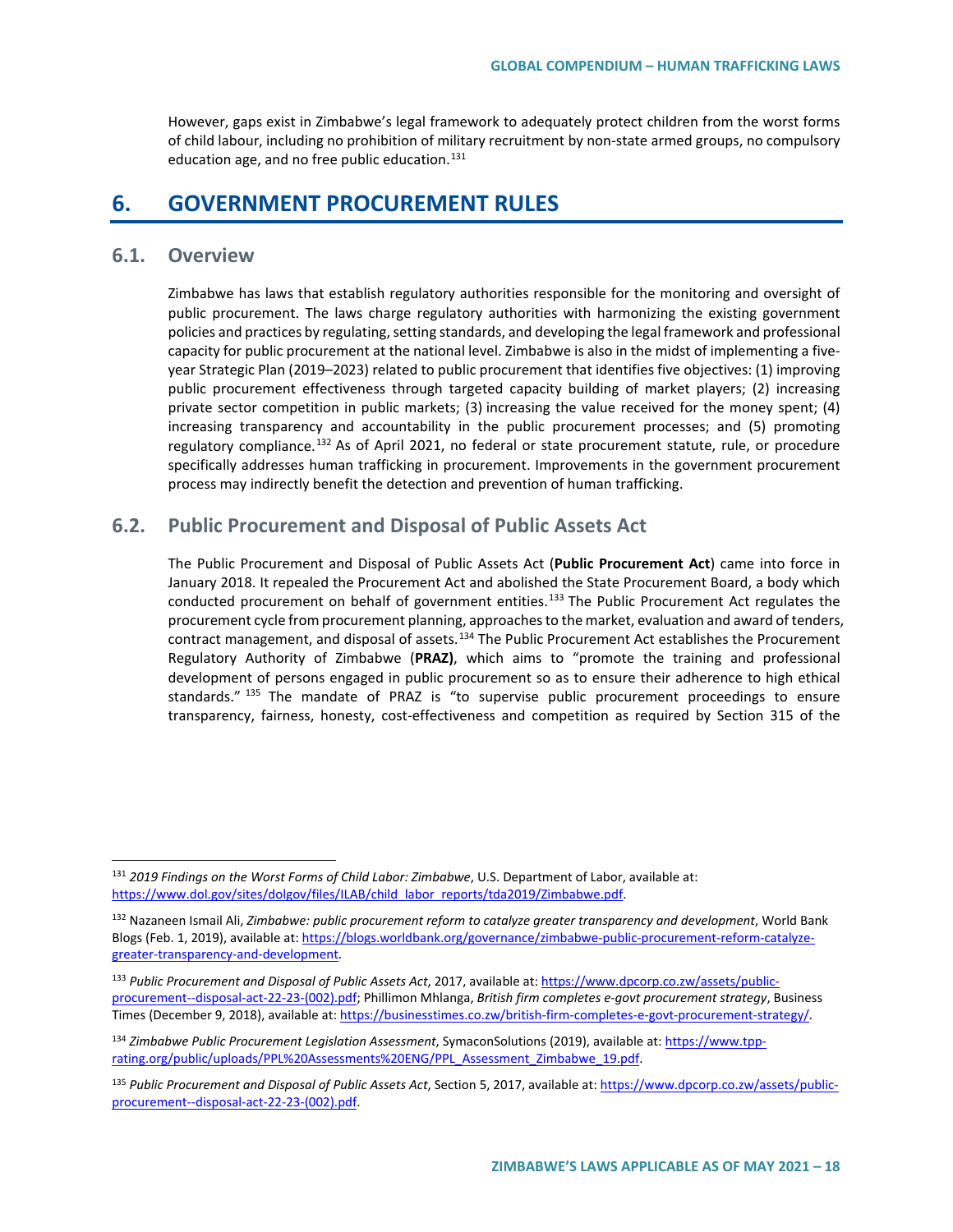Zimbabwean Constitution."[136](#page-18-0) The PRAZ Board of Directors is composed of members that represent all regions of the country and that come from both the public and private sectors.<sup>[137](#page-18-1)</sup>

The Public Procurement Act defines a "procuring entity" broadly to cover not only government ministries and departments but also statutory bodies, government-controlled companies, provincial and metropolitan councils, local authorities (e.g., urban and rural district councils), and state partnerships and joint ventures.[138](#page-18-2) The overall objective of the Public Procurement Act is "to provide for the control and regulation of public procurement and the disposal of public assets so as to ensure that such procurement and disposal is effected in a manner that is transparent, fair, honest, cost-effective and competitive."<sup>[139](#page-18-3)</sup> Those standards do not deal specifically with the principles set out in the UN Guiding Principles on Business and Human Rights.[140](#page-18-4)

## **6.3. Electronic Government Procurement Strategy**

Zimbabwe has also developed an Electronic Government Procurement (e-procurement system) strategy.<sup>[141](#page-18-5)</sup> The e-procurement system is part of the e-Government program encapsulated in the Results-Based Management (**RBM**) system that the Government recently adopted. It aims to reduce "bureaucratic procedures, inordinate delays and inefficiencies," which government officials believe provide "a fertile ground for unbridled corruption and other forms of malpractices."<sup>[142](#page-18-6)</sup> According to government studies, revenue is lost through an inefficient, costly, and time-consuming tendering process that is prone to corruption.<sup>[143](#page-18-7)</sup> The e-procurement system will replace the outdated paper-based procurement system.

The new system will address historical loopholes in the current public procurement system and will result in increased disclosure of procurement data, monitoring, and oversight of procurement activities.<sup>[144](#page-18-8)</sup> It will also furnish statistics that will shed light on how the government spends money and will help to reduce government procurement costs and avoid situations in which the government awards multi-million dollar tenders to undeserving bidders as it has in the past.  $145$  As of July 2020, the establishment of the e-

<span id="page-18-3"></span><sup>139</sup> *Public Procurement and Disposal of Public Assets Act*, Section 4, available at[: https://www.dpcorp.co.zw/assets/public](https://www.dpcorp.co.zw/assets/public-procurement--disposal-act-22-23-(002).pdf)[procurement--disposal-act-22-23-\(002\).pdf.](https://www.dpcorp.co.zw/assets/public-procurement--disposal-act-22-23-(002).pdf) 

<span id="page-18-4"></span><sup>140</sup> United Nations, *Guiding Principles on Business and Human Rights*, 2011, available at: [https://www.ohchr.org/documents/publications/guidingprinciplesbusinesshr\\_en.pdf.](https://www.ohchr.org/documents/publications/guidingprinciplesbusinesshr_en.pdf)

<span id="page-18-5"></span><sup>141</sup> Nazaneen Ismail Ali, *Zimbabwe: public procurement reform to catalyze greater transparency and development*, World Bank Blogs (Feb. 1, 2019), available at[: https://blogs.worldbank.org/governance/zimbabwe-public-procurement-reform-catalyze](https://blogs.worldbank.org/governance/zimbabwe-public-procurement-reform-catalyze-greater-transparency-and-development)[greater-transparency-and-development.](https://blogs.worldbank.org/governance/zimbabwe-public-procurement-reform-catalyze-greater-transparency-and-development)

<span id="page-18-7"></span><sup>143</sup> *Id.*

<span id="page-18-0"></span> <sup>136</sup> *Welcome to PRAZ*, Procurement Regulatory Authority of Zimbabwe, available at[: http://www.praz.org.zw/.](http://www.praz.org.zw/) 

<span id="page-18-1"></span><sup>137</sup> Nazaneen Ismail Ali, *Zimbabwe: public procurement reform to catalyze greater transparency and development*, World Bank Blogs (Feb. 1, 2019), available at[: https://blogs.worldbank.org/governance/zimbabwe-public-procurement-reform-catalyze](https://blogs.worldbank.org/governance/zimbabwe-public-procurement-reform-catalyze-greater-transparency-and-development)[greater-transparency-and-development.](https://blogs.worldbank.org/governance/zimbabwe-public-procurement-reform-catalyze-greater-transparency-and-development)

<span id="page-18-2"></span><sup>138</sup> *Public Procurement and Disposal of Public Assets Act*, Section 2, available at[: https://www.dpcorp.co.zw/assets/public](https://www.dpcorp.co.zw/assets/public-procurement--disposal-act-22-23-(002).pdf)[procurement--disposal-act-22-23-\(002\).pdf.](https://www.dpcorp.co.zw/assets/public-procurement--disposal-act-22-23-(002).pdf) 

<span id="page-18-6"></span><sup>142</sup> Oliver Kazunga, *Govt sets up e-procurement facility*, Chronicle (March 3, 2017), available at: [https://www.chronicle.co.zw/govt-sets-up-e-procurement-facility/.](https://www.chronicle.co.zw/govt-sets-up-e-procurement-facility/)

<span id="page-18-9"></span><span id="page-18-8"></span><sup>144</sup> Phillimon Mhlanga, *British firm completes e-govt procurement strategy*, Business Times (December 9, 2018), available at: [https://businesstimes.co.zw/british-firm-completes-e-govt-procurement-strategy/.](https://businesstimes.co.zw/british-firm-completes-e-govt-procurement-strategy/)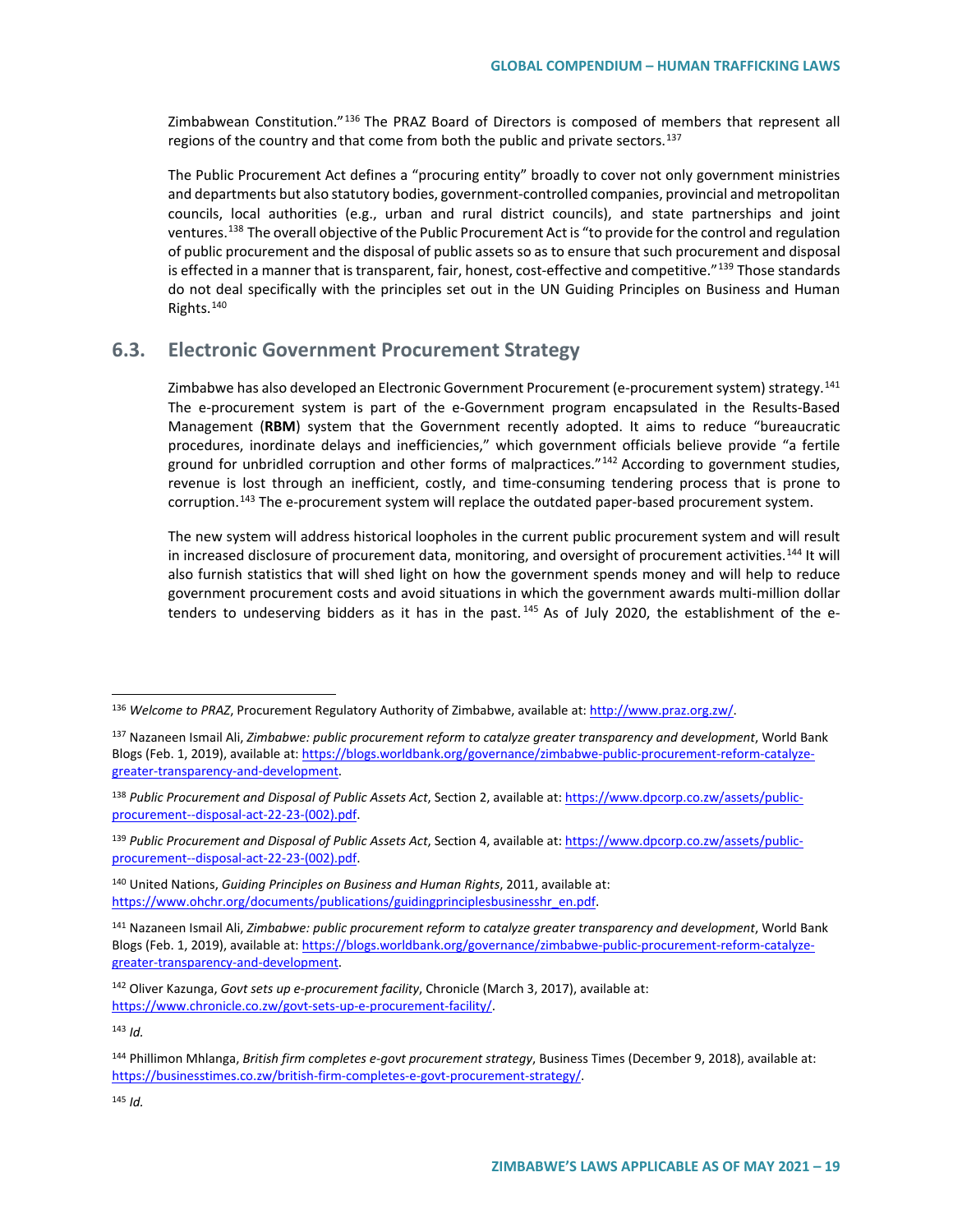procurement system, which is estimated to cost USD 2–3 million, has been stalled due to resource constraints.[146](#page-19-0)

## **6.4. Federal and State Government Procurement Rules and Action Plan**

Zimbabwe is yet to develop and adopt a national action plan on business and human rights or to integrate the UN's Guiding Principles into its policies, laws, and regulations.<sup>[147](#page-19-1)</sup>

As of April 2021, Zimbabwe has no federal or state procurement statute, rule, or procedure specifically addressing the issues of human trafficking in procurement.

# **7. RESTITUTION AND VICTIM COMPENSATION**

## **7.1. Overview**

Zimbabwe's TiP Act requires convicted traffickers to compensate victims of trafficking. However, the lack of shelters and other assistance for victims of trafficking, especially for male victims, impedes victims' ability to seek compensation.<sup>[148](#page-19-2)</sup> Existing safe houses for vulnerable people currently cater only to women and children.<sup>[149](#page-19-3)</sup> Moreover, formal training is not provided for trafficking victim assistance, and there is no comprehensive national monitoring and evaluation system for handling cases of trafficking in persons.<sup>[150](#page-19-4)</sup>

## **7.2. Statutory Compensation**

Under the TiP Act, a court which has convicted any trafficker shall order the trafficker to compensate the victim for any (a) damage to, or loss of, property, including money, suffered by the victim; (b) physical, psychological, or other injury suffered by the victim, including medical expenses; or (c) loss of income or support suffered by the victim.<sup>[151](#page-19-5)</sup>

The TiP Act incorporates the Protocol to Prevent, Suppress, and Punish Trafficking in Persons, Especially Women and Children against Transnational Organized Crime (**Protocol**), which requires every nation state to ensure "that its domestic legal system contains measures that offer victims of trafficking in persons the possibility of obtaining compensation for damage suffered."[152](#page-19-6)

The TiP Act, by virtue of incorporating the Protocol, requires Zimbabwe to inform victims of trafficking about relevant court and administrative proceedings and to assist them in presenting their views and concerns

<span id="page-19-0"></span> <sup>146</sup> Kudzanai Gerede, *Funding Gap Stalls Zim's E-Procurement System* (July 6, 2020), available at: [https://www.263chat.com/amp/funding-gap-stalls-zims-e-procurement-system/.](https://www.263chat.com/amp/funding-gap-stalls-zims-e-procurement-system/)

<span id="page-19-1"></span><sup>147</sup> United Nations, *State national action plans on Business and Human Rights*, available at: [https://www.ohchr.org/en/issues/business/pages/nationalactionplans.aspx.](https://www.ohchr.org/en/issues/business/pages/nationalactionplans.aspx)

<span id="page-19-2"></span><sup>148</sup> *The Zimbabwe Trafficking in Persons National Plan of Action*, 2016–2018, p. 12, available at: [https://www.unodc.org/documents/southernafrica/Publications/CriminalJusticeIntegrity/TraffickinginPersons/Zimbabwe\\_TIP\\_](https://www.unodc.org/documents/southernafrica/Publications/CriminalJusticeIntegrity/TraffickinginPersons/Zimbabwe_TIP_National_Plan_of_Action.pdf) National Plan of Action.pdf.

<span id="page-19-4"></span><span id="page-19-3"></span><sup>150</sup> *Id.*

<span id="page-19-5"></span><sup>&</sup>lt;sup>151</sup> 2014 Trafficking in Persons Act, Section 5(3), available a[t:https://www.ilo.org/dyn/natlex/docs/ELECTRONIC/101342/122053/F810374046/ZWE101342.pdf.](https://www.ilo.org/dyn/natlex/docs/ELECTRONIC/101342/122053/F810374046/ZWE101342.pdf) 

<span id="page-19-6"></span><sup>152</sup> *Id.* at Part III, First Schedule, Article 6.